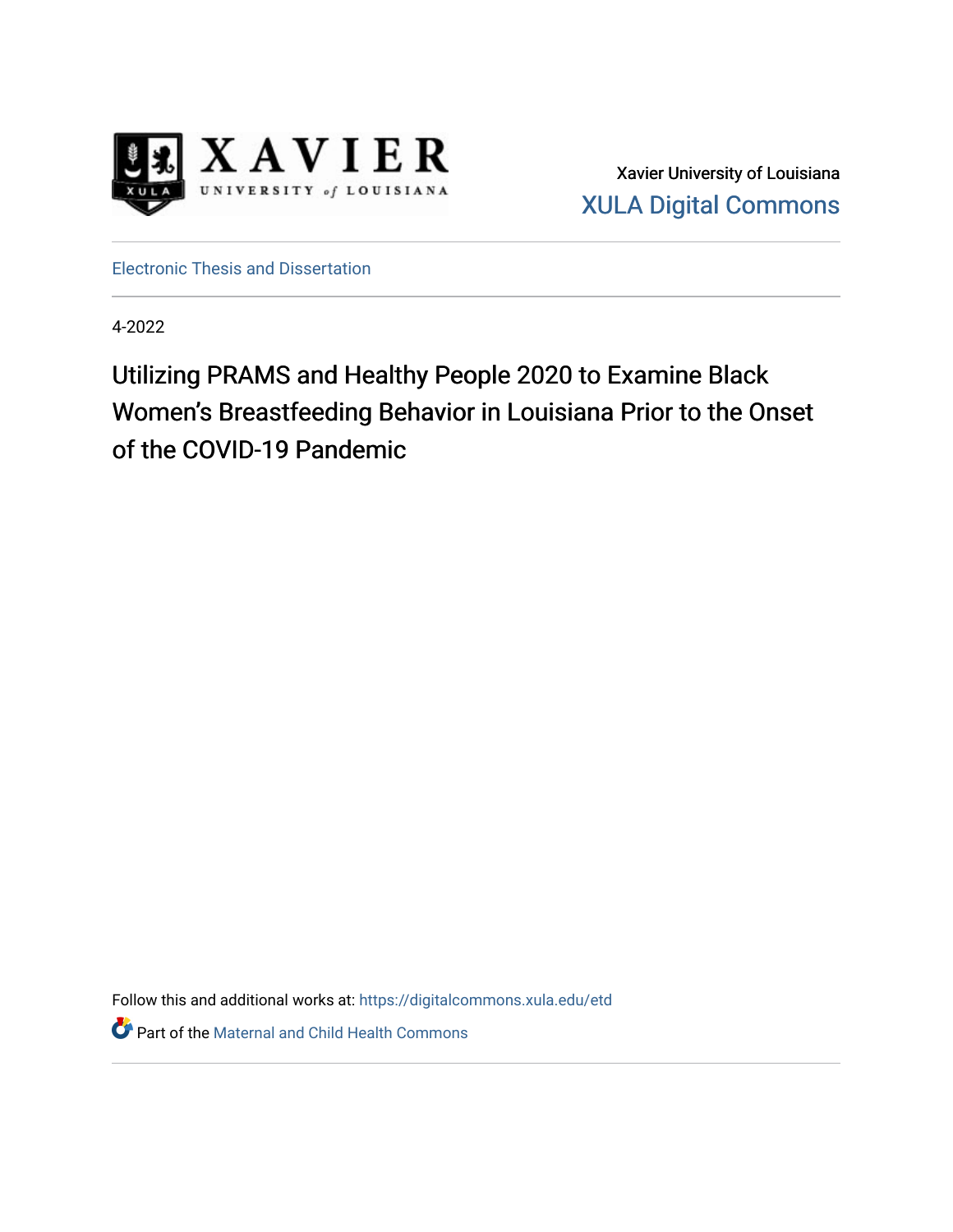Utilizing PRAMS and Healthy People 2020 to Examine Black Women's Breastfeeding Behavior in Louisiana Prior to the Onset of the COVID-19 Pandemic

Almetra Granger

# A thesis submitted in partial fulfillment of the requirements for the degree of

# MASTER OF PUBLIC HEALTH

# XAVIER UNIVERSITY OF UNIVERSITY

Department of Public Health Sciences

# APRIL 2022

# ©Copyright by Almetra Granger, 2022

# All Rights Reserved

Research Advisors: Tyra T. Gross, PhD, MPH; Amy D. Thierry, PhD, MPH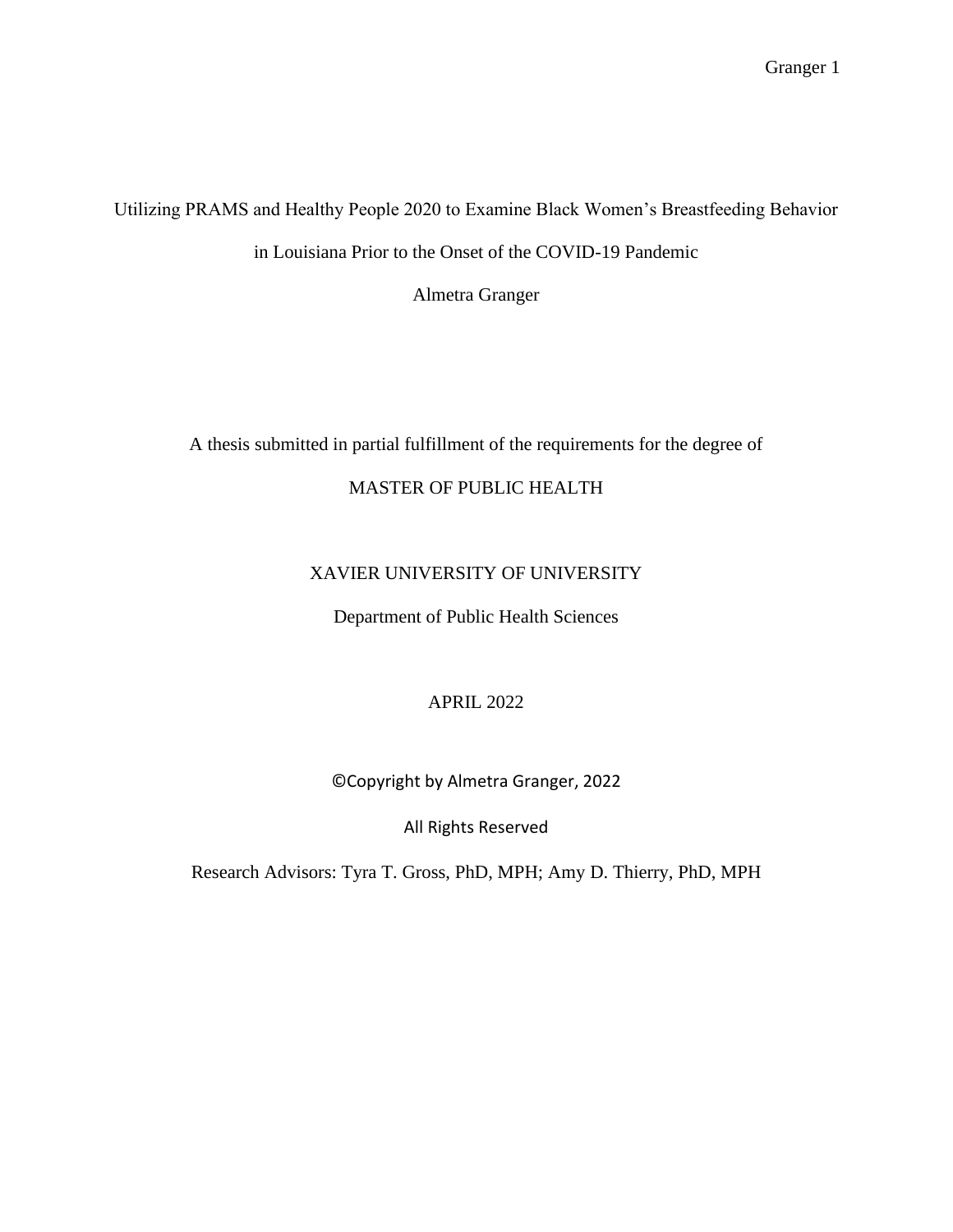# **Table of Contents**

| Acknowledgements                | 3         |
|---------------------------------|-----------|
| Introduction                    | $4 - 7$   |
| <b>Theoretical Framework</b>    | $8 - 10$  |
| <b>Research Questions</b>       | 11        |
| Methods                         | $11 - 16$ |
| Data Analysis                   | $16-17$   |
| Results                         | 17-22     |
| <b>Triangulation of Results</b> | $23 - 24$ |
| Discussion                      | $24 - 26$ |
| Conclusion                      | 26        |
| <b>Works Cited</b>              | 27        |
| Appendix                        |           |
| Variables of Interest           | 29        |
| Table A                         | 30        |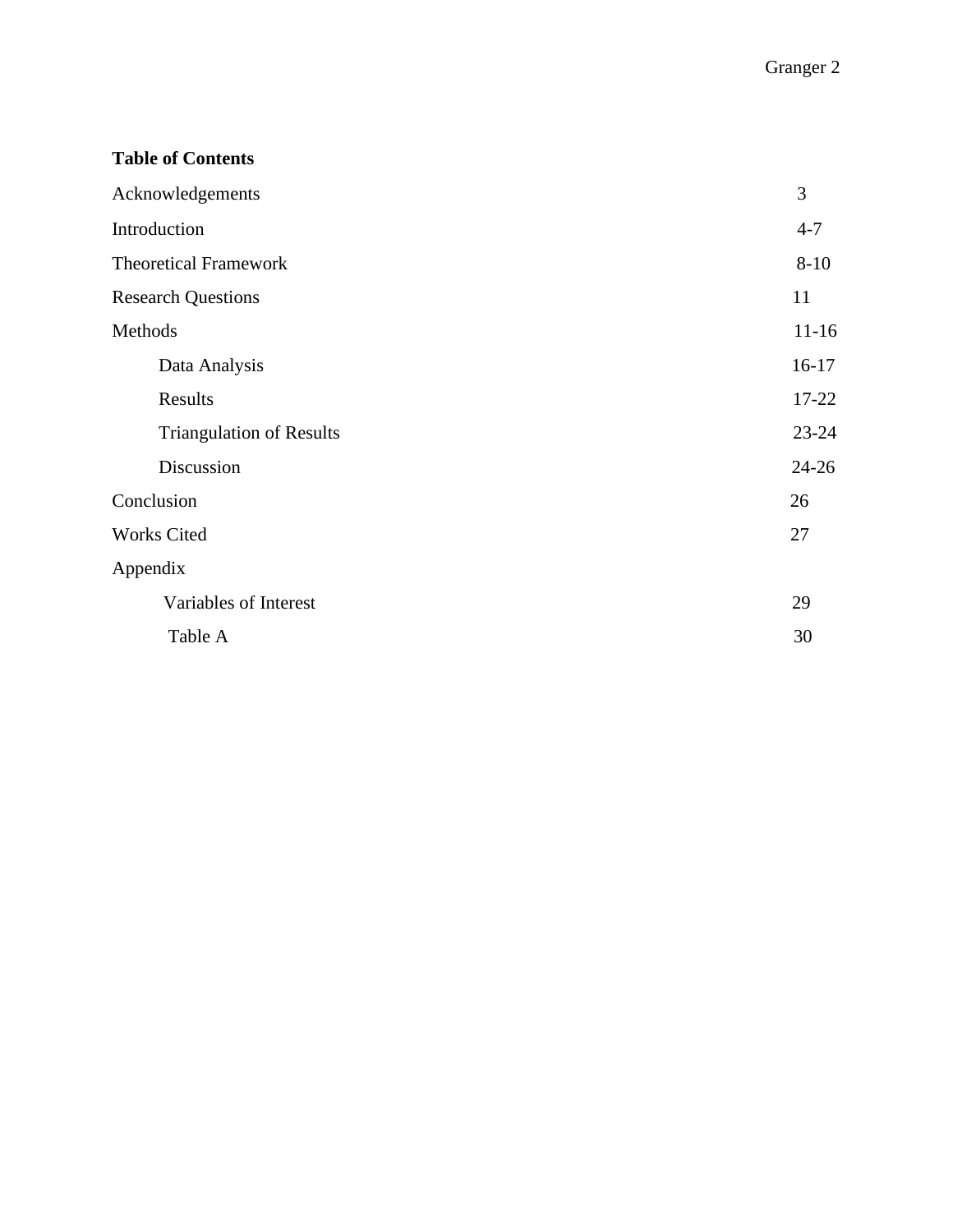I would first like to express my gratitude to my committee chair, academic advisor, and mentor, Dr. Tyra T. Gross, Associate Professor of Public Health Sciences at Xavier University of Louisiana, who guided me throughout this project. I would also like to thank my committee member and professor Dr. Thierry, Assistant Professor of Public Health Sciences at Xavier University of Louisiana, who steered me in the right direction every chance she could. Without these ladies, this research could not have been successfully completed. Thank you!

Grant support for this project was provided by the Xavier University of Louisiana RCMI NIMHD grant No. 5U54MD007595

Almetra Granger, MPH Candidate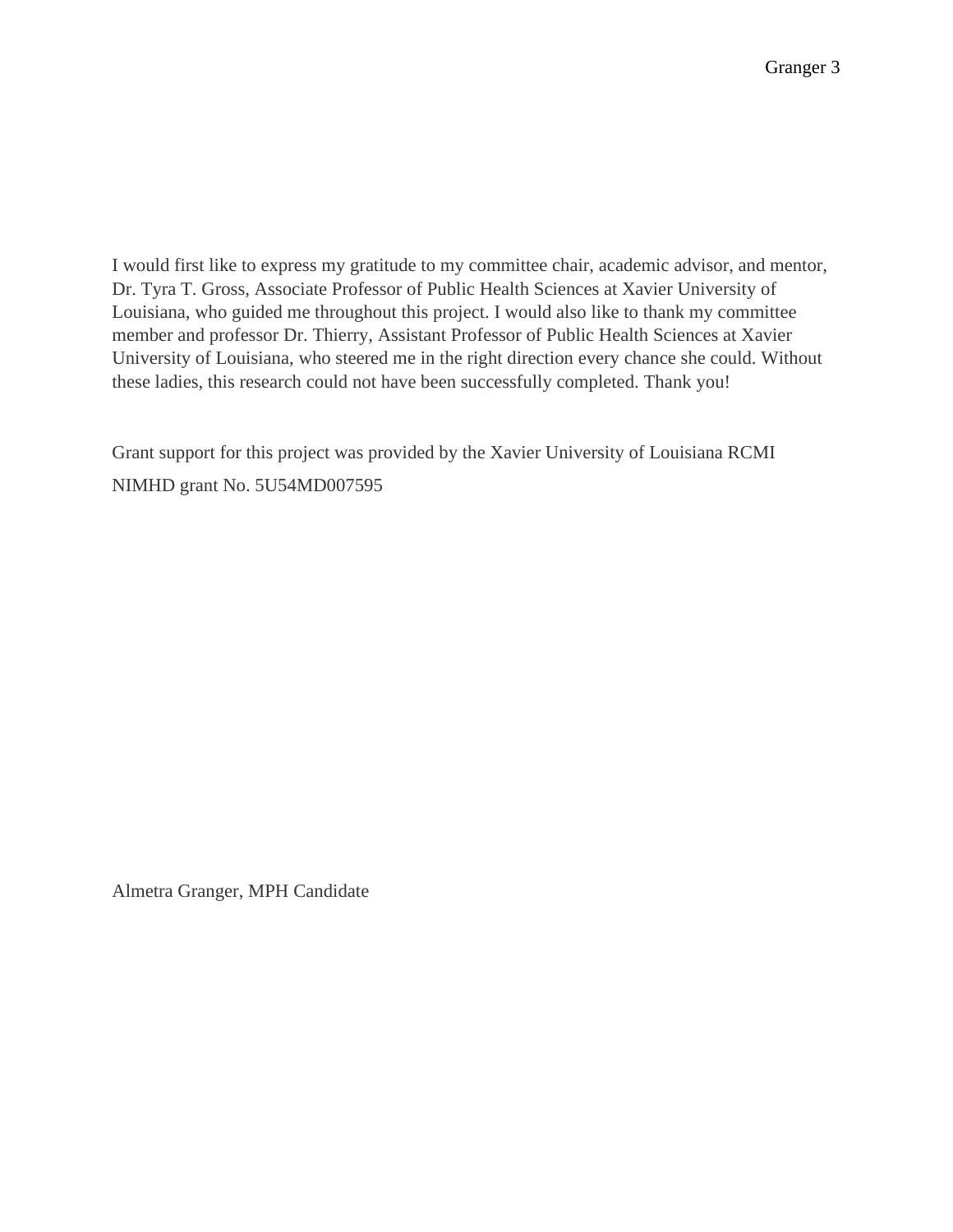#### **INTRODUCTION**

#### **Black Maternal Health Disparities**

*"What happened on that auction block centuries ago is still unfinished business for African American women today" —Dr. Gail E. Wyat*

Black maternal health constitutes an important public health issue. The United States healthcare system is plagued with racial inequities that disproportionately affect Black women and their children. Compared with other racial and ethnic groups, Black women in the United States experience impermissible maternal health outcomes, such as exceptionally high rates of pregnancy-related deaths and childbearing issues (CDC, 2019). Black women are also exposed to all forms of racism and discrimination in health systems that do not support them. The Centers for Disease Control and Prevention (CDC) reports that Black women are three times more likely to experience pregnancy-related death than their white counterparts (Working, 2021). Compared to other races, Black women are more likely to die from pregnancy or childbirth than women of any other race (Working, 2021). It is particularly important to recognize and acknowledge racial disparities in efforts to obtain quality health for Black women and their children.

Racism in the United States is a pervasive and major contributor to maternal and child health disparities of Black (African American) women and their children. Defined as "one group having the power to carry out systematic discrimination through the institutional policies and practices of the society and by shaping the cultural beliefs and values that support those racist policies and practices." Several public health organizations including the Centers for Disease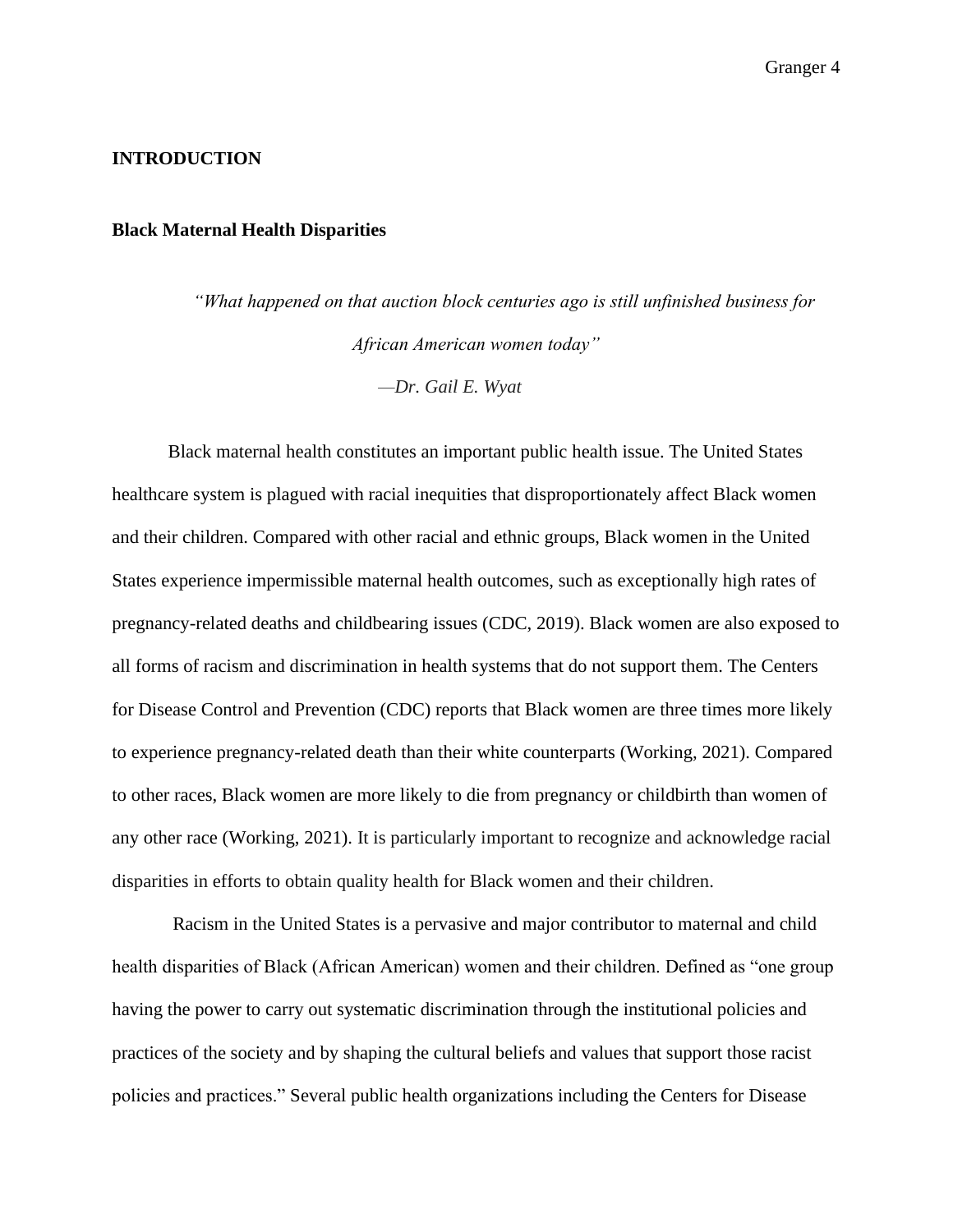Control & Prevention (CDC), have declared racism as a public health concern (CDC, 2021). Dr. Camera Jones (2000) highlights three levels of racism: 1) institutionalized, 2) personally mediated, and 3) internalized. *Institutionalized racism* is defined as the unequal distribution of goods, services, and opportunities of society by race. *Personally mediated* racism is defined as the intersection of prejudice and discrimination such as assumptions on abilities and intentions and differing actions of a group by their race. *Internalized racism* is defined as the stigmatized races' own acceptance of negative values and worth (Jones, 2000). Historically, race has played a vital role in Black women's health. In Isabel Wilkerson's *Caste* (2020), she recounts the experimentation on Black bodies in practices that are still in use today. James Marion Sims, the founding father of gynecology, came to his defining discoveries by conducting savage surgeries, notably without the administration of anesthesia, that often led to disfigurement or death of enslaved Black women in Alabama. Wilkerson also recounts how Francis Marie Prevost, a Louisiana surgeon, contributed to obstetrics and gynecology by perfecting cesarean section by performing this procedure on Black women in the 1830s (Wilkerson, 2020). Today, the CDC (2019) reports that Black women experience higher rates of both maternal mortality and infant mortality). Compared to other racial/ethnic groups, Black women are two to three times more likely to die from pregnancy related causes and this statistic is mirrored for Black infants (CDC, 2019). Furthermore, racism operating at all three levels is a critical determinant to maternal and infant health disparities because it contributes to social inequities which shape health behaviors, access to healthcare, and interactions with medical professionals.

Past studies often overlook the historical underpinnings of racism, though recent scholarship is beginning to address that racism negatively influences health disparities experienced by Black women today. Racism produces inequities in social determinants, which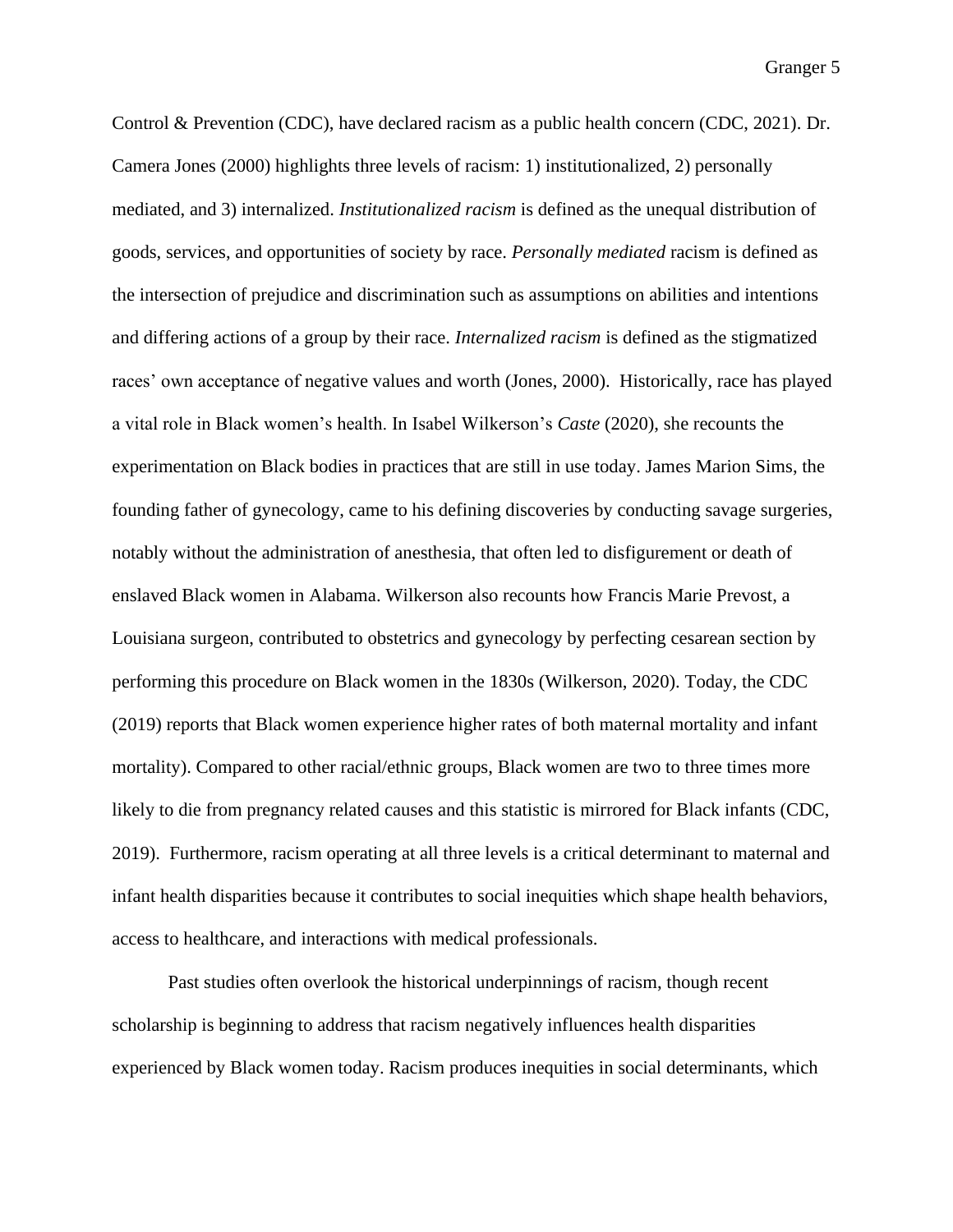are defined as conditions in which people are born, grow, live, work and age, operating at both individual and community levels. Inequities in social determinants make Black women more vulnerable and susceptible to negative reproductive health outcomes because they are significant drivers of disease risk and susceptibility within clinic care and public health systems (Crear-Perry, 2021). Social determinants operating at the individual level include education and income. Social determinants operating at the community level include health care, neighborhood-built environments, and social and community contexts) (Crear-Perry, 2021). Still, Black women, no matter how empowered, knowledgeable, or willing they may be to change behaviors, may not be able to do so, due to the lack of control of structural determinants such as governance, policies, and cultural and societal norms and lasting dictation of the racist structure of American society from the time of slavery. Understanding the effects of racism by addressing social determinants that contribute to behavioral practices will likely move public health towards achieving health equity.

### **Breastfeeding**

One important health practice for which disparities have been documented for Black women is breastfeeding. Breastfeeding is defined as the act of feeding one's child human breast milk. The World Health Organization (WHO) and the United Nations Children's Fund recommend that children initiate breastfeeding in the first hour of birth and be exclusively breastfed for the first six months of life (WHO, 2018). Breastfeeding provides several benefits for both the mother and the child. Maternal health benefits of breastfeeding include decreased risk of breast and ovarian cancers, cardiometabolic disease (type 2 diabetes mellitus, hypertension, and cardiovascular disease) and postpartum depression (Westerfield, 2018). Infant health benefits include decreased risk of atopic dermatitis and intestinal gastroenteritis, asthma,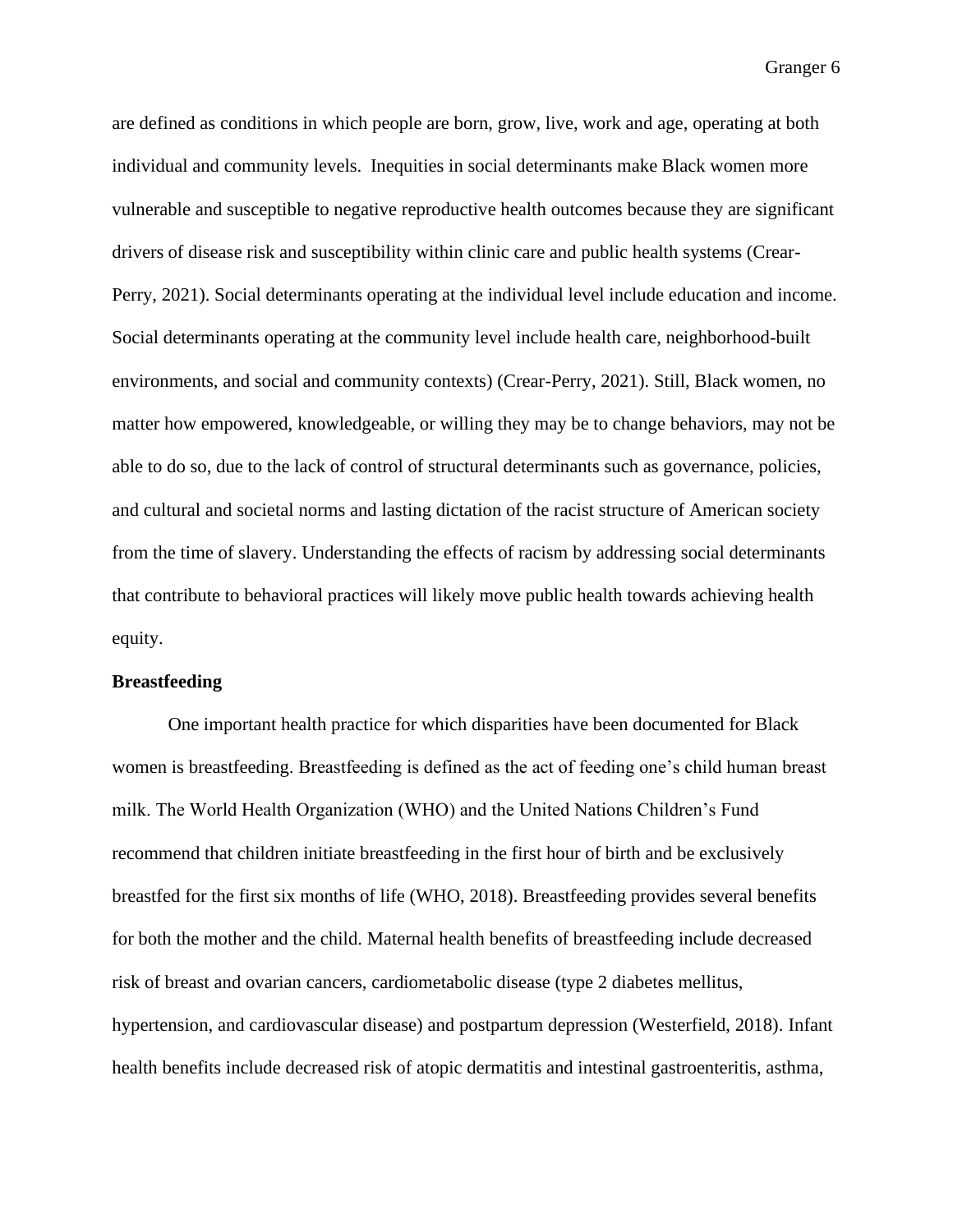obesity, type 1 diabetes, severe lower respiratory diseases, ear infections, sudden infant death syndrome (SIDS), and gastrointestinal infections (diarrhea/ vomiting) as well as higher IQ later in life (Westerfield, 2018).

Although breastfeeding has been shown to improve women's and children's health outcomes, Black women tend to initiate and continue breastfeeding at lower rates than women from other racial groups. The United States (US) has the one of the lowest breastfeeding rates amongst all the developed countries. While in recent decades the US has seen an increase in breastfeeding rates, there is a substantial racial and ethnic gap in breastfeeding rates reflecting an area of particular concern for maternal health in our nation. Healthy People 2020, which is a science-based, 10-year national objective report for improving the health of all Americans, breastfeeding objectives aim to increase the proportion of women who breastfeed. National data (year) indicates that 69.4% of Black mothers initiated breastfeeding, compared with 85.9% of white mothers, a difference of 16.5 percentage points ( $p<0.05$ ) (Beaurgard, 2019). Among all infants, Black infants had a significantly lower rate of any breastfeeding at age 3 months (Beauregard, 2019). The nation seems to have met the goal overall, but Black women have been shown to breastfeed less and there is little evidence if the goal has been met for this group specifically.

There is a persisting racial/ethnic gap evidenced in current breastfeeding trends. Several researchers have sought to explore this persisting racial gap by identifying breastfeeding supports and barriers**.** Although several researchers have sought to explore this persisting racial gap, few have considered a multilevel approach in identifying breastfeeding supports and barriers which is the key in reducing this disparity.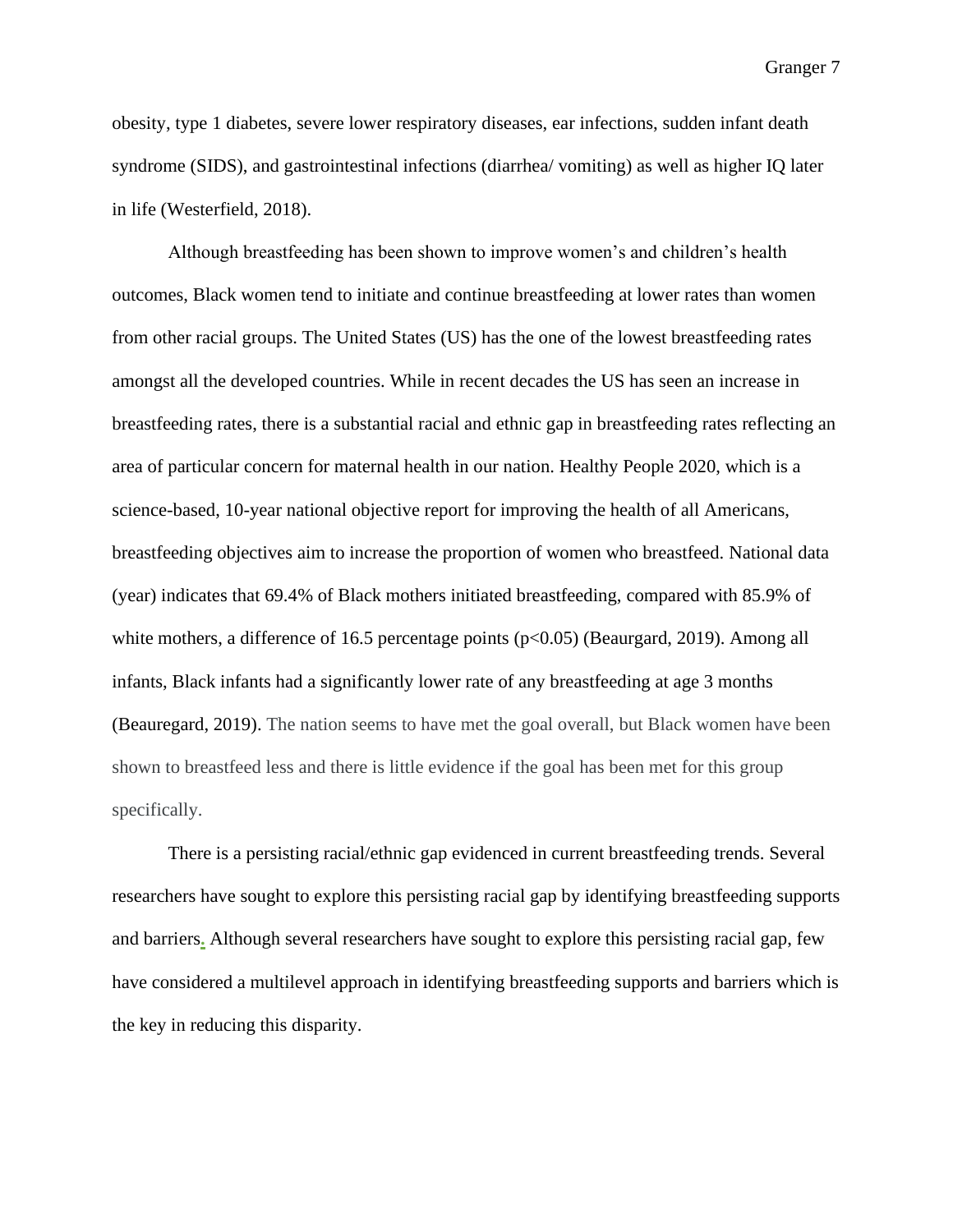### **Theoretical Framework**

One key framework that can be used to examine breastfeeding supports and barriers is the Socioecological Model. The Socioecological Model is a conceptual model developed by Urie Brofenbrenner in the 1970s in efforts to understand human development (Synder, 2021). As shown in Figure 1, the individual is surrounded by nesting circles that illustrate different systems that impact the individual's health and well-being. The systems impacting the individual included the following: microsystem, mesosystem, exosystem, macrosystem, and chronosystem. Today the systems are recognized as the following: 1) interpersonal, 2) community, 3) organizational and 4) policy. The *microsystem* (or the interpersonal level) refers to the people who are closest to the individual and who have the strongest influences on the individual. This level also refers to interactions and relationships of the immediate surroundings. The *mesosystem* or (community level) goes beyond the interpersonal level and it refers to groups encountered by the individual via work, school, church, and neighborhood. The exosystem or organizational and macrosystem level refers to influences of society, religious organizations, culture, and broader social networks. The outermost level of the model is the policy level referring to the policies that impact behaviors. The basis for the Socioecological Model is that health is affected by the interaction between the characteristics of the individual, the community, and the environment that include physical, social, and political components (Snyder, 2021).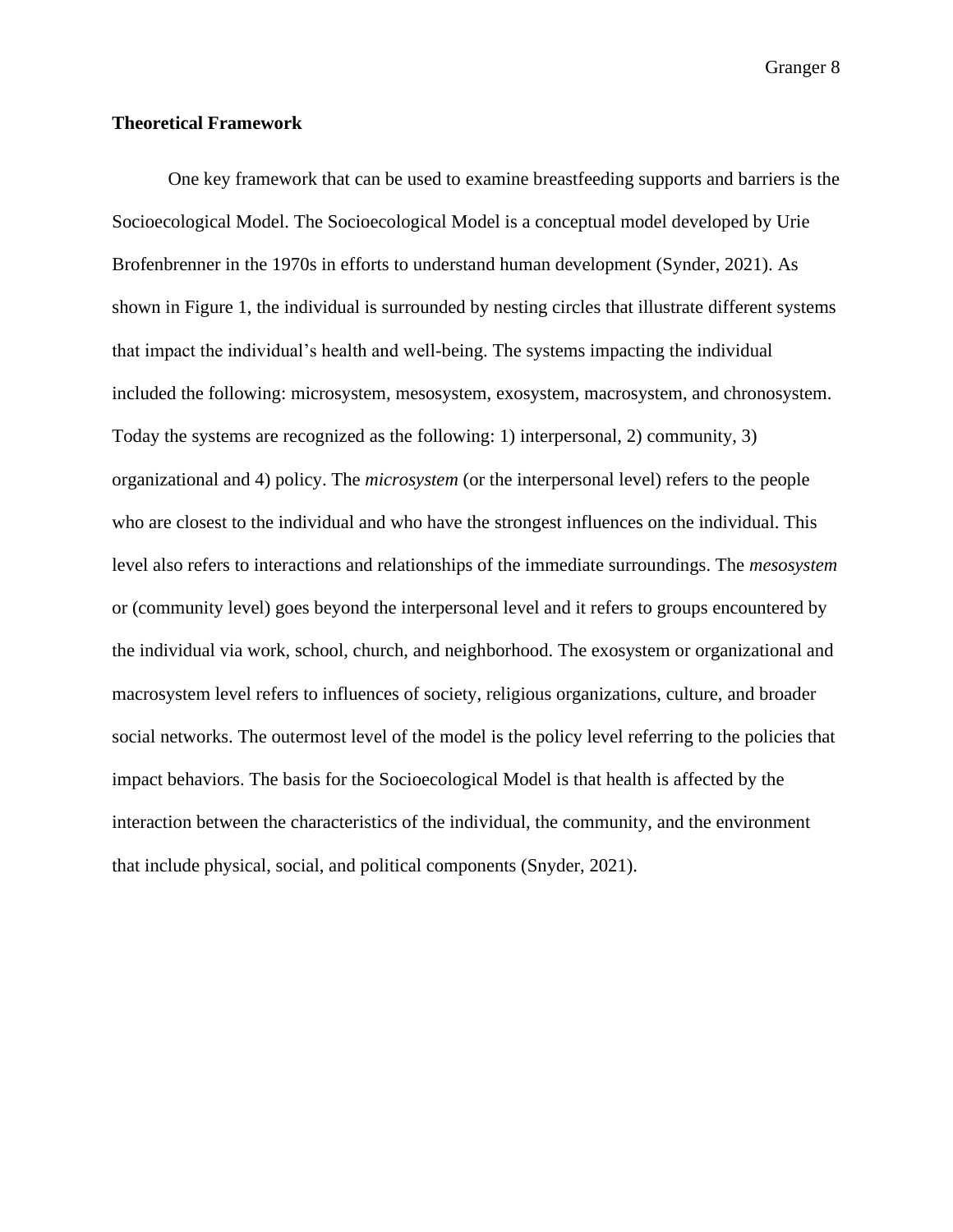

#### **Figure 1: Levels of Influence in the Social-Ecological Model**

Using the Socioecological Model, a woman's choice to breastfeed is then influenced by several factors. At the individual level, research indicates that breastfeeding is a valued behavior, but Black women are hindered by exhaustion, isolation, and the time commitment of breastfeeding (Snyder, 2021). Studies have revealed that compared with other racial and ethnic groups, Black mothers have higher allostatic load, which is defined as the physiological impact that stress has on the body (Rankin, 2020). The higher rates of allostatic load are the result of racism and sexism which in turn influences behaviors. The interpersonal level barriers include social norms that do not favor breastfeeding, and lack of peer and familial support. At the community level, barriers include perspectives of the community and how the community provides formal and informal support. On the familial and community levels, community lactation support, cultural acceptance, and role models of breastfeeding can increase breastfeeding initiation rates. Lack of familial and community level supports disproportionately affect Black women because of the effects of racism fueling social determinants in place to harm Black women. Familial and community level supports are believed to be buffers against racism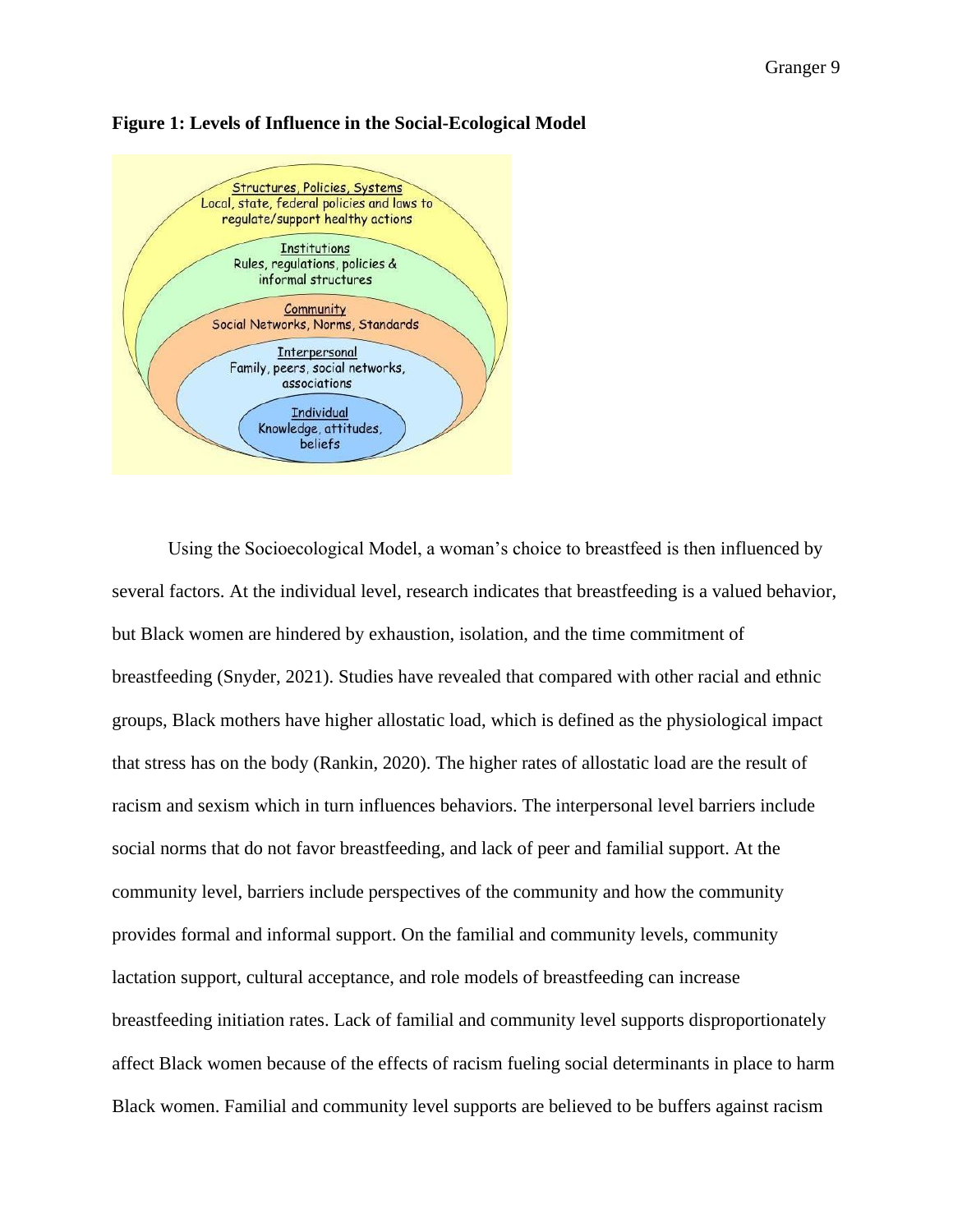and racial fueling social determinants. Lack thereof serves as a barrier because breastfeeding needs continuous support and reinforcement. At the organizational level, barriers include rules and regulations that may affect how services may be provided to an individual such as barriers in place that discourage pumping milk. At the policy level, barriers include local, state, national, and global policies that can influence the allocation of resources and accessibility. At the organizational and policy levels, it is key to consider insurance, policies, paid maternity leave, and breastfeeding public messaging. For example, a Black mother may want to breastfeed but may not be able to do so due to work obligations interfering with pumping time. It is vital to consider the varying levels because they all contribute to breastfeeding initiation.

### **Louisiana**

The Southern states, including Louisiana, generally have poorer maternal health outcomes and rank lower in regards to women's health in general. Additionally, there are racial/ethnic health disparities impacting Black women. *America's Health Rankings* ranks Louisiana as  $50<sup>th</sup>$  in women's health and  $48<sup>th</sup>$  for infant health (1) The CDC reports that in Louisiana 66.2% of women indicate that they ever breastfed (CDC, 2019). Data from the 2018 Louisiana Pregnancy Risk Assessment Monitoring Systems (LaPRAMS) report preconception health indicators such as chronic diseases, high Medicaid coverage, the Special Supplemental Nutrition Program for Women Infants and Children (WIC) participation, and depression (Robbins, 2018). However, there is a lack of knowledge and reporting on maternal health disparities, including breastfeeding, for Black women specifically in Louisiana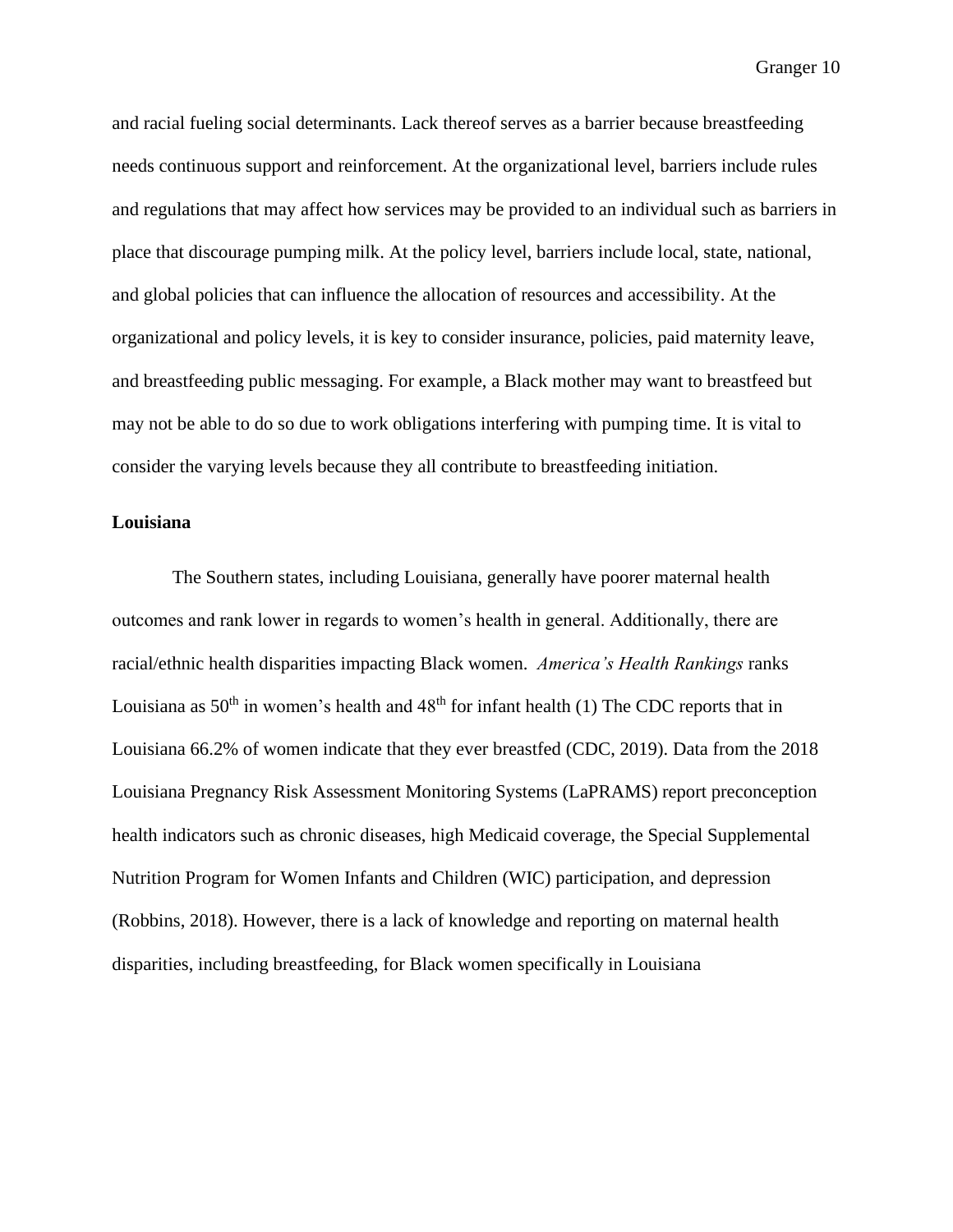### **Gap/Purpose**

After reviewing the literature on Black breastfeeding in the United States, there is a gap in relation to Black breastfeeding rates, literature examining reasons underlying women's breastfeeding behavior, and racial effects on breastfeeding in Louisiana. This research will explore how Louisiana performs in relation to the Healthy People 2020 breastfeeding initiation goal.

### **Research Questions and Hypotheses**

The following question will be examined in this thesis:

- 1) Did Black women in Louisiana meet the Healthy People 2020 goal to increase the proportion of infants who are breastfed?
- 2) What are barriers and supports to breastfeeding initiation for Black women in Louisiana?

Based on existing literature and National Black breastfeeding rates, it is hypothesized that based on LaPRAMS data, Black women will not have met the Healthy People 2020 goal MICH-21.5 which aims to increase the proportion of infants who are breastfed to 81.9 %. LaPRAMS quantitative and qualitative data will be used to explore the reasons motivating Black mothers' breastfeeding behaviors.

### **METHODS**

### **Study Data/ Sample Size**

A mixed-methods design using both quantitative and qualitative data guided by the Socioecological Model was employed. This study used secondary data derived from Black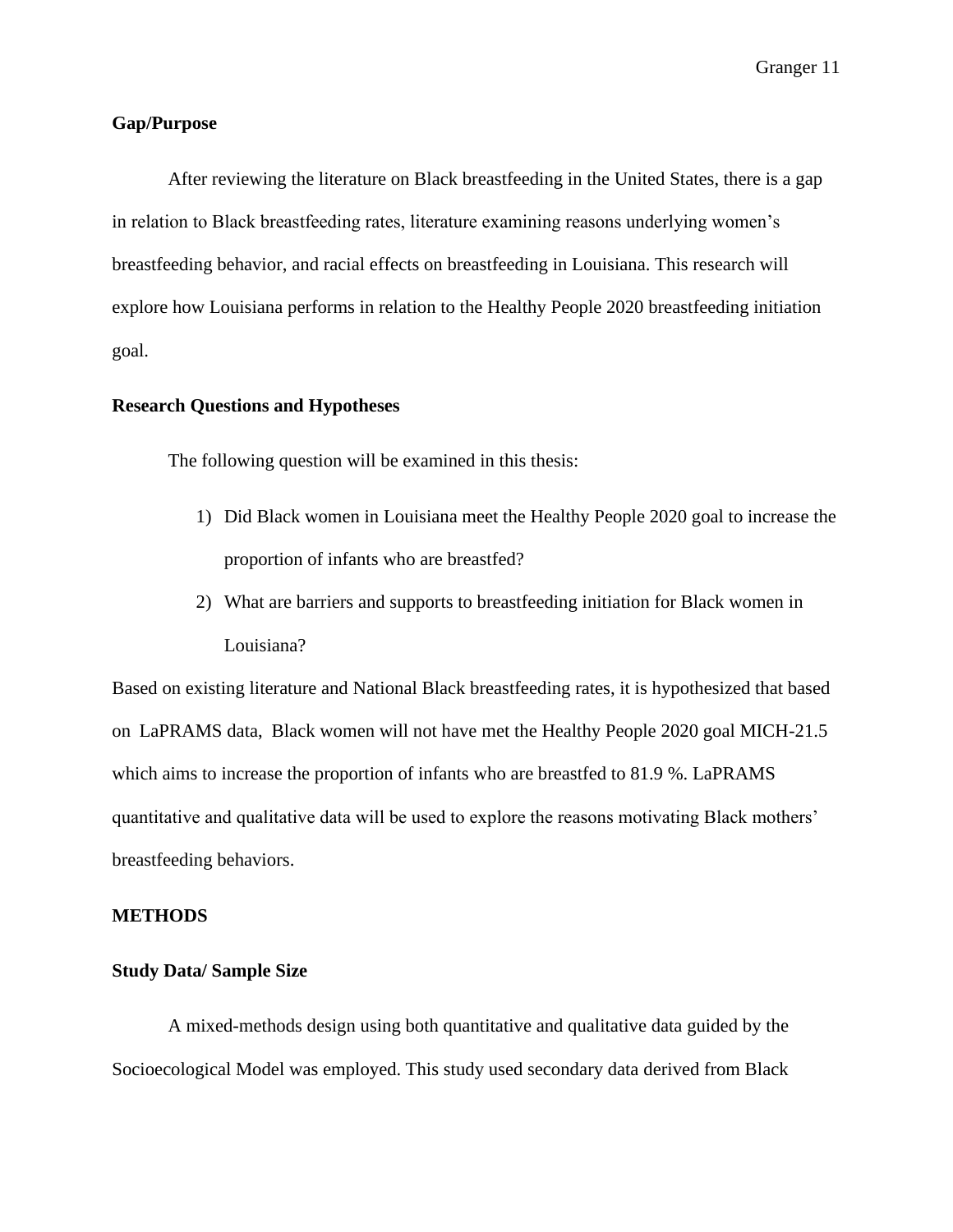women participating in the LaPRAMS Phase 8 collected from 2016-2018. LaPRAMS is a statespecific assessment developed by the Centers for Disease Control and LaPRAMS legislators in 1987 to be used within local health departments to collect data related to behaviors and experiences of mothers during pre-pregnancy, the prenatal period, and in the immediate postnatal period (Pregnancy, 2021). The CDC develops initial questions and each state such as Louisiana has the option to reframe and exclude questions based upon their preferences and state needs. LaPRAMS aims to promote safe motherhood as well as reduce adverse health outcomes such as low birth weight and infant mortality in Louisiana. LaPRAMS gathers information on various topics including maternal demographics, perspectives, behaviors, attitudes about pregnancy and breastfeeding, maternal health, infant health, physical abuse, stressors, social support, maternal alcohol and tobacco consumption, and contraception in Louisiana**.** LaPRAMS uses two methods of data collection including mailed questionnaires and surveys conducted via telephone surveys. The LaPRAMS survey is mailed to approximately 3.0% of live births in Louisiana. Mothers were randomly selected from birth certificates in Louisiana's Vital Record Registry. Once participants return completed surveys to the Office of Public Health, responses are organized to provide representative data for the entire state. If participants do not respond after receiving three survey mailings, mothers are interviewed by telephone. Each participant has the choice to participate or refuse to participate in the LaPRAMS study without any consequences such as the loss of services. LaPRAMS data is then used by researchers, health professionals and policymakers to develop new programs and interventions and modify existing programs and interventions.

To analyze quantitative data, a complete cases dataset was constructed. The original LaPRAMS Phase 8 data from the 2016-2018 sample included 2,053 Black women. For variables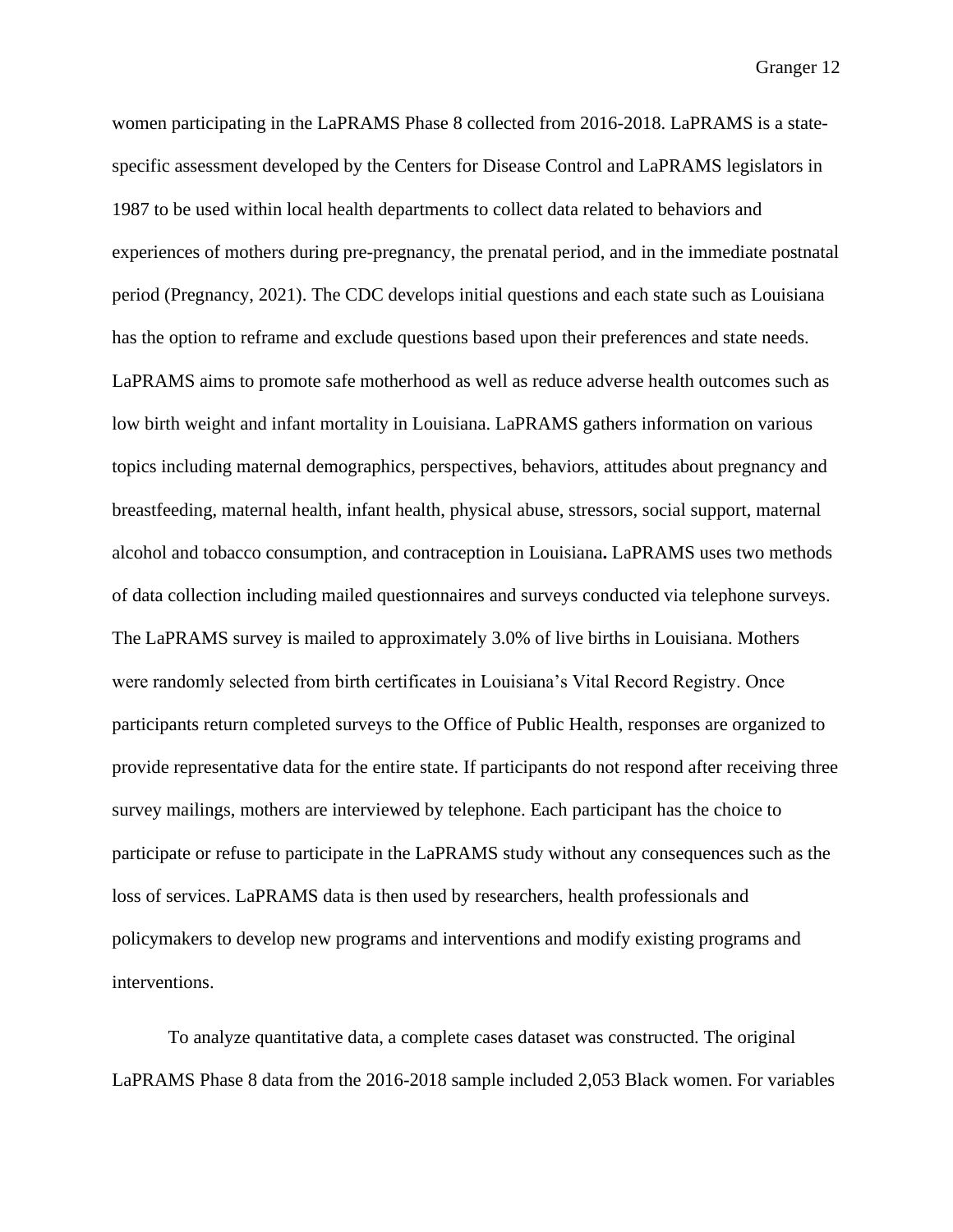necessary for addressing the research questions, cases with missing data were deleted from the dataset (see Appendix I for a detailed list). These variables include an indicator of ever initiating breastfeeding (731 observations deleted) and breastfeeding-related factors such as access to breastfeeding information and breastfeeding supports (total of 836 observations deleted). The final quantitative analysis sample included 1,217 women.

The final qualitative analysis sample size included 902 women. For open-ended questions necessary for addressing the research question, their corresponding answers were compiled in Microsoft Excel under a heading that corresponds to the question.

### **Study Variables and Measures**

### *Breastfeeding Initiation Variables*

Breastfeeding initiation was answered by a yes/no response to the following question: "*Did you ever breastfeed or pump breast milk to feed your new baby, even for a short period of time*?" Breastfeeding initiation was treated as a dichotomous variable and recoded so that 0 indicated participants that never breastfed and 1 indicated women who ever breastfed. To determine breastfeeding continuation, women were asked to respond yes/no to the following question: "*Are you currently breastfeeding or feeding pumped milk to your new baby*". Breastfeeding continuation was coded as a dichotomous variable such that 0 indicated participants do not still breastfeed and 1 indicated people that still breastfeed.

### *Breastfeeding Barriers*

Barriers that prevented initiation of breastfeeding were assessed using the question "*What were your reasons for not breastfeeding your new baby?*" The answer choices included the following: was sick or on medicine, had other children to take care of, had too many household duties, didn't like breastfeeding, tried but it was too hard, participant didn't want to, participant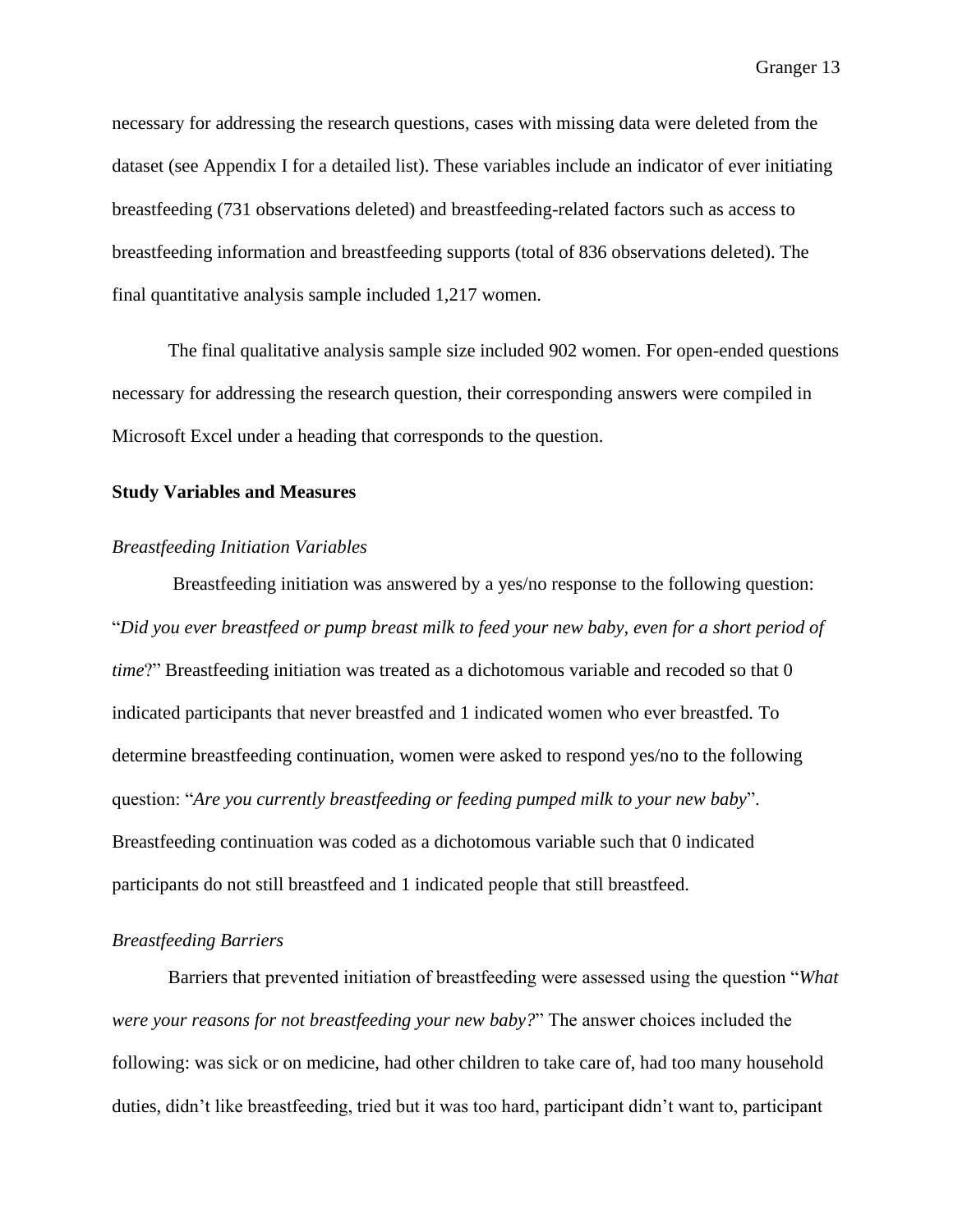went back to work, participant went back to school or other. Each answer choice was coded as a dichotomous variable. Each variable was coded as 0 to indicate the reason was not a barrier and 1 to indicate it was a barrier.

#### *WIC Influences*

 The Special Supplemental Nutrition Program for Women, Infants, and Children (WIC) influences were examined using the following yes/ no question: "*During your most recent pregnancy, were you on WIC?*" This variable was coded as a dichotomous variable. If participants indicated that they did not receive WIC services, the variable was coded as 0 and if participants indicated that they did receive WIC services the variable was coded as 1.

### *Breastfeeding Information Sources*

Breastfeeding information sources were analyzed using the following yes/ no question: "*Before or after your new baby was born, did you receive breastfeeding from any of the following sources?*" The corresponding answers included the following: my doctor, a nurse, a midwife, a doula; a breastfeeding or lactation specialist; my baby's doctor or health care provider; a breastfeeding support group, a breastfeeding hotline or toll-free number; family or friends, and other. WIC related information sources were assessed using the following yes/no question: "*When you went for WIC visits during your most recent pregnancy, did you receive information on breastfeeding?*" For each of the breastfeeding information variables, the corresponding answer choices were coded as dichotomous variables. The answer indicating that a participant responded no was coded as 0 and the answer indicating that a participant did receive breastfeeding information was coded as 1.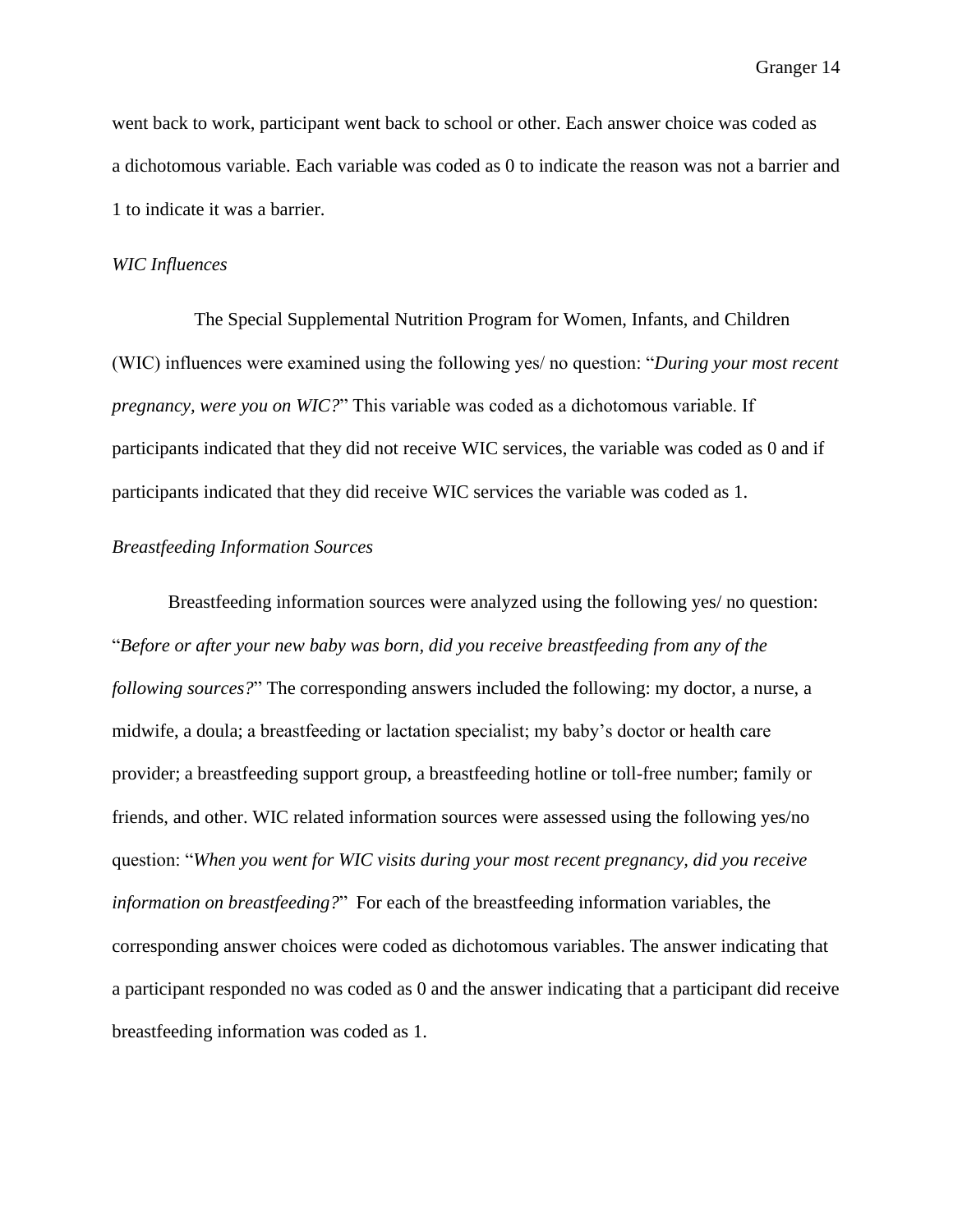### *Demographic Characteristics*

Demographic information for age, education, and health insurance were compiled by the LaPRAMS team using birth certificate data. Age was measured as a continuous variable in years. Education was assessed using a question with the following categories: 0-8 years, 9-11 years, 12 years, 13-15 years, and more than or equal to 12 years. Health insurance was coded as a categorical variable into the categories Medicaid, private insurance self-pay,

Champus/TRICARE, and other.

#### *Qualitative*

To collect qualitative data, responses to LaPRAMS open-ended questions pertaining to breastfeeding behavior were examined. The following breastfeeding questions were examined: "Before or after your new baby was born, did you receive other breastfeeding information?" and "What were other reasons for not breastfeeding your new baby?" and "After your new baby was born, did you receive other kinds of help with breastfeeding?" These open-ended questions supplemented the quantitative breastfeeding questions and allowed participants to provide other information not captured by the close-ended responses.

 To explore institutional barriers and support relating to employment, responses to the open-ended question about employment was examined. It stated: "Please tell us about your MAIN job during your most recent pregnancy. What was your job title and what were your usual activities or duties?" Additionally, responses to the last page of the questionnaire were also included. It stated: "Please use this space for any additional comments you would like to make about your experiences around the time of your pregnancy or the health of mothers and babies in Louisiana". These comments are referred to by PRAMS as 'back page comments.' Each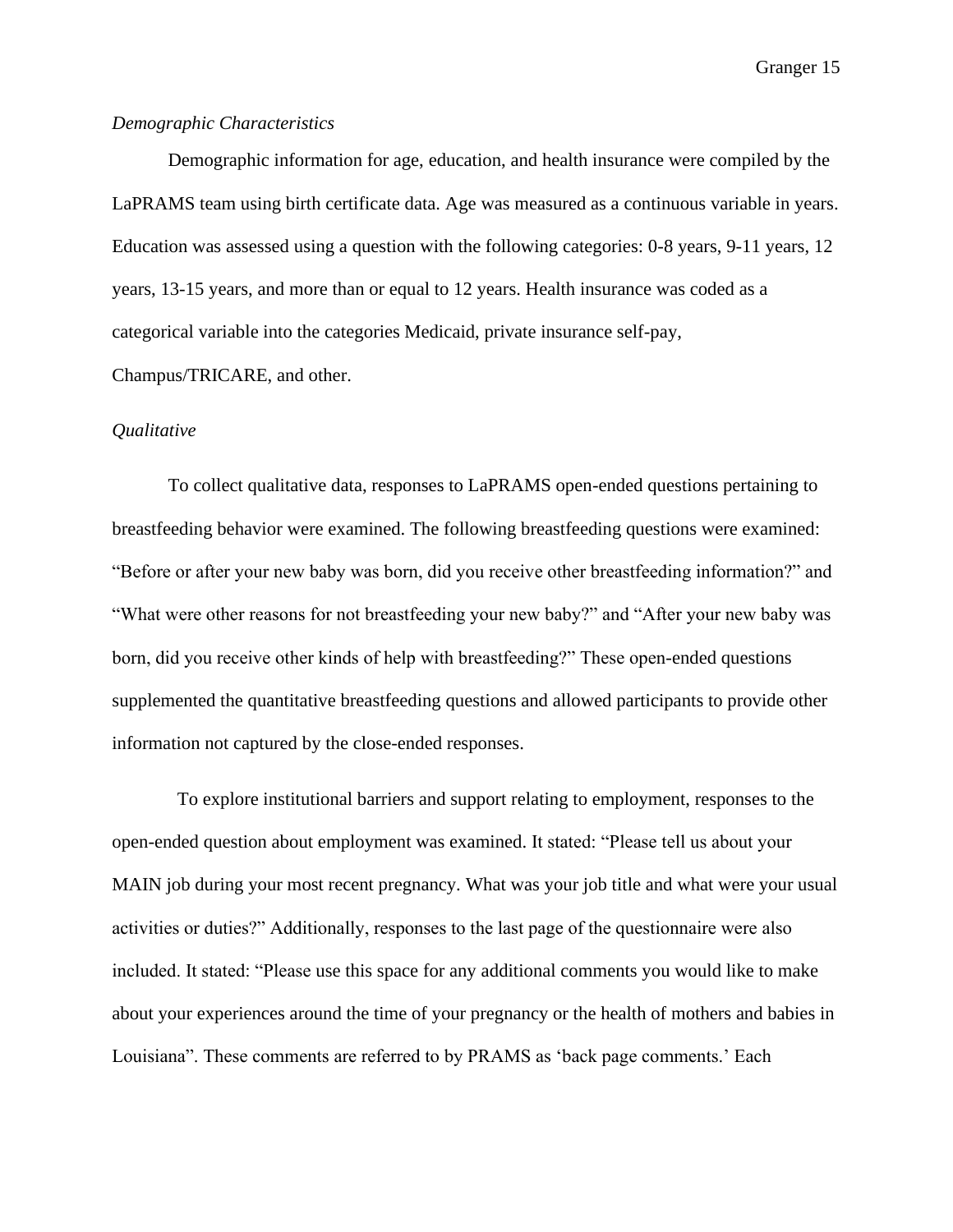qualitative question's recurring answers led to themes that can be used to understand breastfeeding barriers and supports.

The sample size for each of these open-ended questions varied due to questionnaire skip patterns: 48 for breastfeeding help question, 87 for the breastfeeding information question, 114 for back page comments, 156 for the breastfeeding sources question, and 897 for employment.

### *Data Analysis*

### *Quantitative*

Means and proportions of study variables were calculated for the total sample and stratified by breastfeeding groups (i.e., ever breastfed and never breastfed). Ever breastfed are participants responding yes to initiating breastfeeding and never breastfed are participants responding no to initiating breastfeeding. The adjusted Wald's test was used to compare proportions for dichotomous variables across the two groups. The Chi-Square Test of Independence was conducted to determine significant differences between the two breastfeeding groups for the following categorical variables: education, breastfeeding variables, breastfeeding information variables, WIC participation, and health insurance. Age was used as a continuous variable, and means were compared using the t-test. Statistical significance was determined at p<0.05. All analyses were conducted using Stata 17 (StataCorp, 2021).

#### *Qualitative*

 Thematic analysis techniques were used to identify patterns in the qualitative data using Microsoft Excel. (Braun & Clarke (2006). The steps of thematic analysis are familiarizing one's self with the data, compiling themes based upon recurring answers, reviewing, defining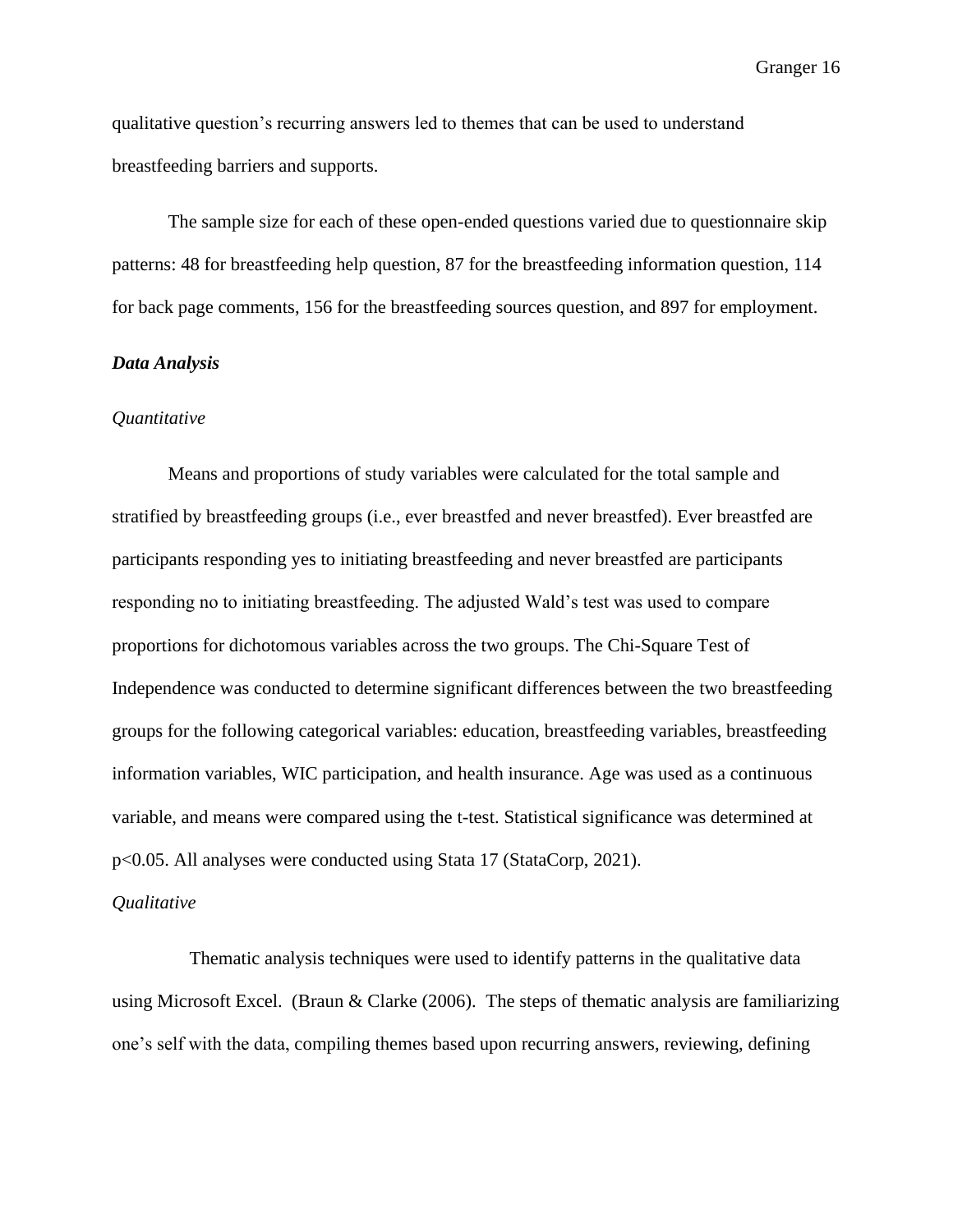and naming themes. Two coders analyzed the qualitative data together in efforts to correctly identify themes, reduce error, and increase validity.

### **RESULTS**

#### **Quantitative Findings**

Means and proportions for each study variable for the total sample and stratified by breastfeeding group are presented in Table 1. The sample size for the ever breastfeeding group is 708. The sample size for the never breastfed groups is 508. Approximately 44.63% of the total sample had 13 or more years of education. However, 56.84% of the breastfeeding population has 13 or more years of education compared to 27.75% of the never breastfeeding population. A high percentage of participants (86.03) indicated that they were Medicaid recipients. In the total population 86.03% of Black women indicated that they were Medicaid recipients. Compared to the breastfeeding sample, never breastfeeders that didn't breastfeed indicated that they were Medicaid recipients (93.32 vs. 80.79%).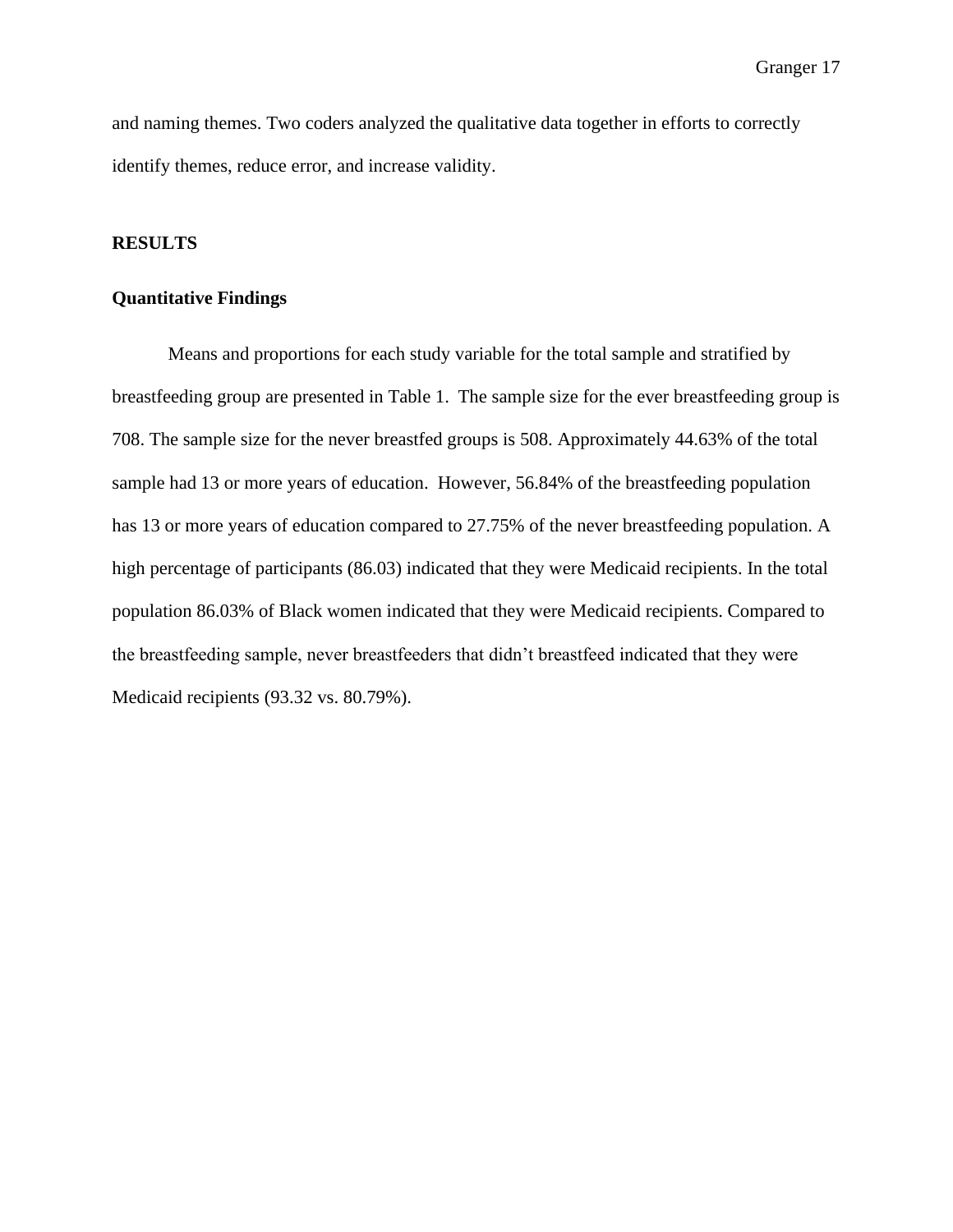|                                       | <b>Total Sample</b> | <b>Breast Feeders</b> | <b>Never Breast Feeders</b> |
|---------------------------------------|---------------------|-----------------------|-----------------------------|
|                                       | $(n = 1217)$        | $(n=708)$             | $(n=509)$                   |
| Sociodemographic                      |                     |                       |                             |
| Characteristics                       |                     |                       |                             |
| Maternal Age* {range 13-53}           | 26.7(5.8)           | 26.4(.25)             | 28.3(.38)                   |
| Education*                            |                     |                       |                             |
| Up to 8 years                         | 1.65%               | 10.54%                | 2.76%                       |
| $9-11$ years                          | 15.95%              | 31.77%                | 23.46%                      |
| 12 years                              | 37.77%              | 37.75%                | 46.06%                      |
| $13-15$ years                         | 32.07%              | 32.07%                | 24.21%                      |
| 16 years or more                      | 12.56%              | 19.09%                | 3.54%                       |
| <b>Breastfeeding</b>                  |                     |                       |                             |
| <b>Ever Breastfeed</b>                | 58.18%              | 100%                  | 100%                        |
| <b>Planned to Breastfeed</b>          | 95.07%              | 95.48%                | 94.50%                      |
| <b>Breastfeeding Information</b>      |                     |                       |                             |
| <b>Doctors</b>                        | 88.25%              | 88.84%                | 87.43%                      |
| Nurse, Midwife, or Doula              | 78.47%              | 80.51%                | 75.64%                      |
| Hotline                               | 15.69%              | 17.80%                | 12.77%                      |
| Specialist                            | 68.69%              | 83.93%                | 47.31%                      |
| Family and Friends                    | 53.59%              | 58.64%                | 46.55%                      |
| <b>Breastfeeding Information from</b> | 96.40%              | 97%                   | 95.79%                      |
| <b>WIC</b>                            |                     |                       |                             |
| <b>WIC Participation</b>              |                     |                       |                             |
| <b>WIC Services</b>                   | 77.81%              | 71.89%                | 86.05%                      |
| <b>Health Insurance*</b>              |                     |                       |                             |
| Medicaid                              | 86.03%              | 80.79%                | 93.32%                      |
| Private Insurance                     | 12.98%              | 18.08%                | 5.89%                       |
| Self-Pay                              | 0.01%               | 0.14%                 | 0.20%                       |
| Champus/TRICARE                       | 0.58%               | 0.85%                 | 0.59%                       |
| Other                                 | 0.33%               | 0.85%                 | 0.59%                       |

**Table 1:** Descriptive Statistics for Black Women, Louisiana PRAMS Phase 8 2016-2018 (N=1,217).

Abbreviations: PRAMS, Pregnancy Risk Assessments Monitoring System

Note: Values reported as (percentages).

\*indicates significant differences between breastfeeding groups when  $p < 0.05$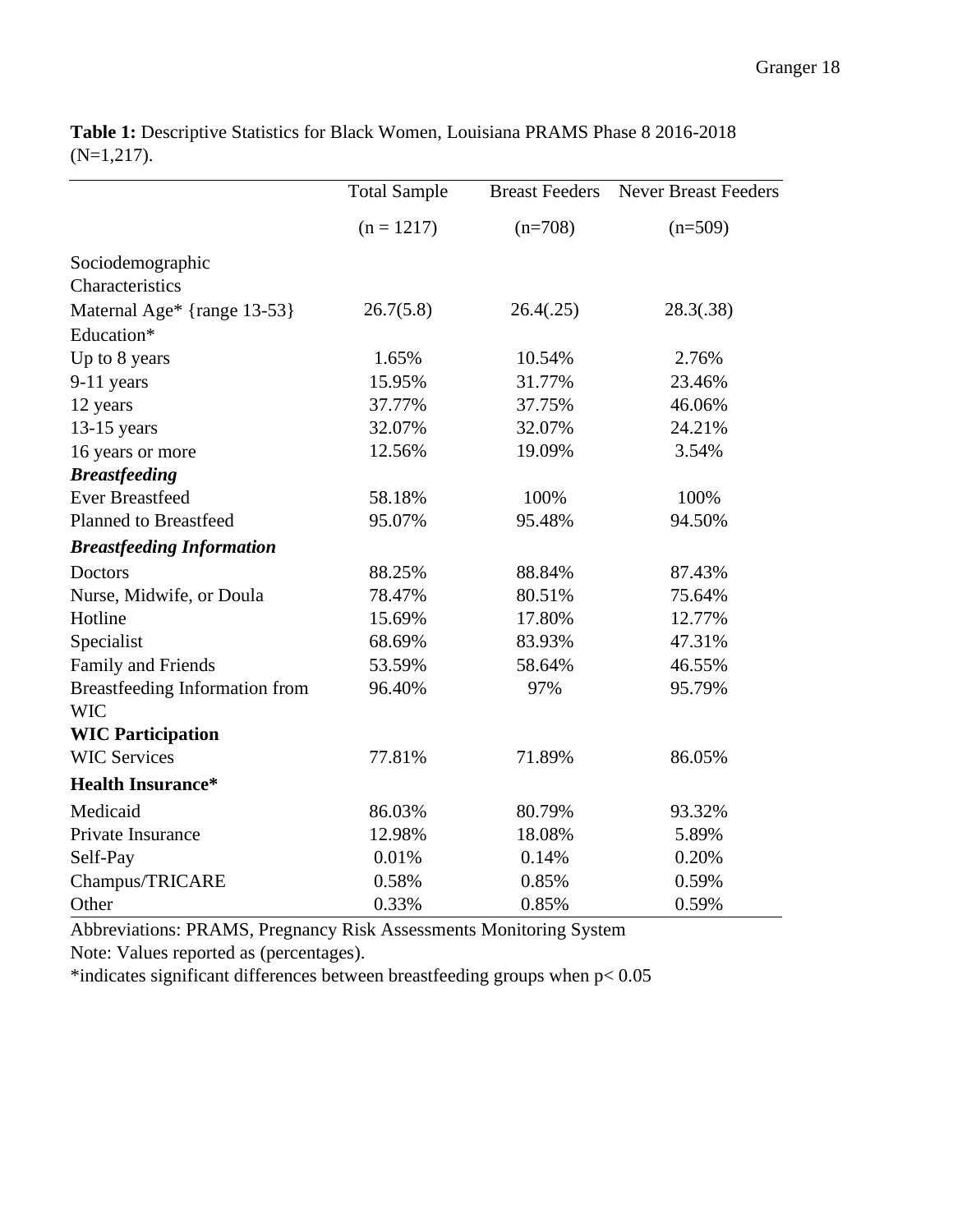Table 2 identifies the hospital supports that breastfeeding Black women received. Black women who initiated breastfeeding reported high percentages of receiving position help (88.56%), milk production (88.70%), managing nipple pain (73.73%), information on where to get a pump (83.90%), and breastfeeding information via hospital pain (97.32%). However, the results indicated that very few Black women (32.20%) continued breastfeeding.

Table 2: Breastfeeding Initiation Influences for Black Women who Breastfeed, Louisiana PRAMS Phase 8 2016—2018 (N=708).

| <b>Breastfeeding Initiation Influences</b>    |                             |  |
|-----------------------------------------------|-----------------------------|--|
| Received position help                        | 88.56%                      |  |
| Received help on milk production              | 88.70%                      |  |
| Received help managing nipple pain            | 73.73%                      |  |
| Received info on where to get pump            | 83.90%                      |  |
| Received info on how to use pump              | 69.21%                      |  |
| Received breastfeeding help through a         | 68.79%                      |  |
| support group                                 |                             |  |
| Still breastfeeds                             | 32.20%                      |  |
| Hospital staff educated on breastfeeding info | 97.32%                      |  |
| $\mathbf{111}$ $\mathbf{12}$ $\mathbf{13}$    | $\mathbf{r}$ , $\mathbf{r}$ |  |

Abbreviations: PRAMS, Pregnancy Risk Assessments Monitoring System

Table 3 identified breastfeeding barriers for women who did not breastfeed.

Approximately 7.66% of Black women reported that being sick was a barrier to breastfeeding.

Black women identified breastfeeding as being too hard and work as a barrier at 15.72% for

each. Additionally, 50.88% of Black women identified school and didn't want too as a barrier to

breastfeeding.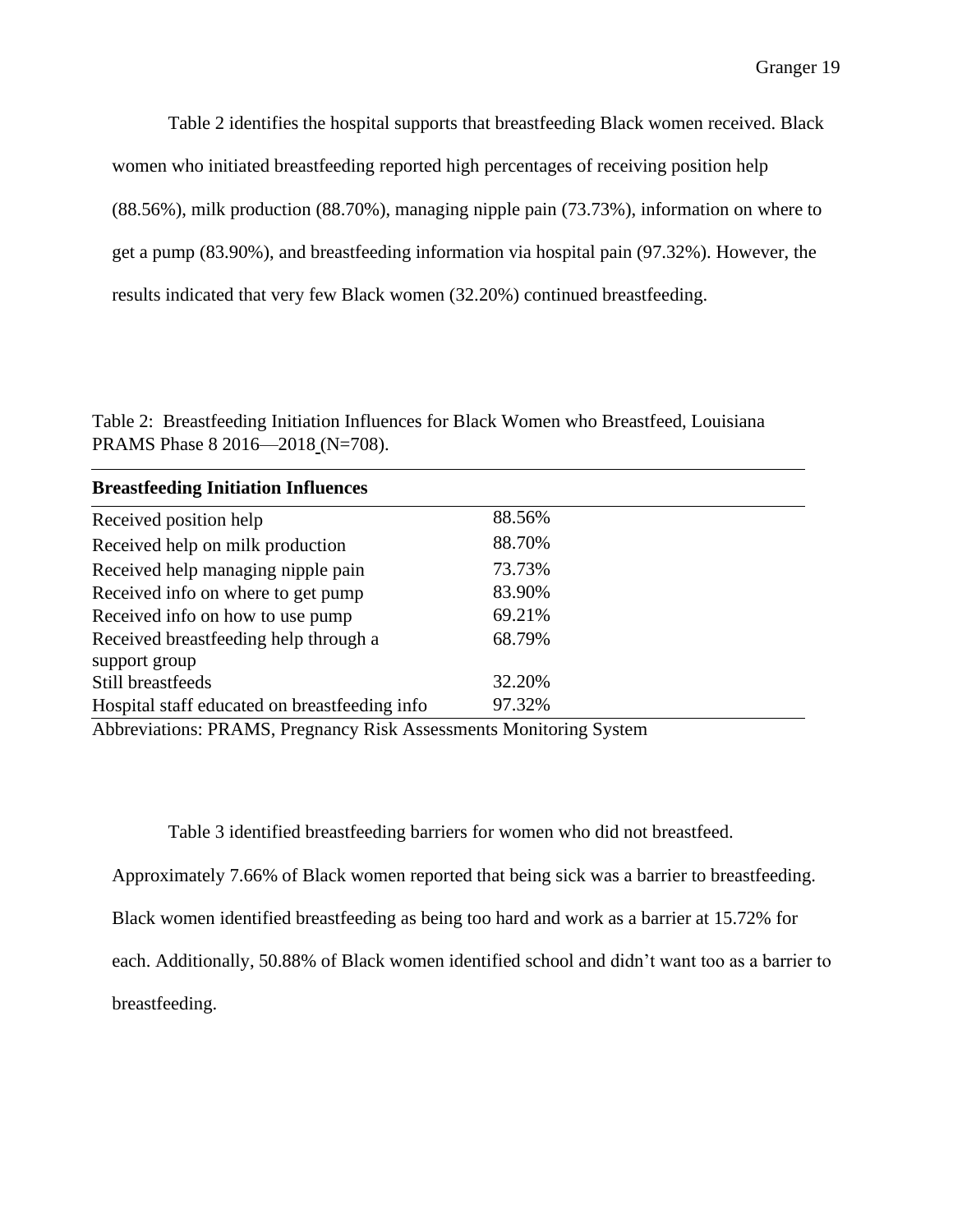| <b>Breastfeeding Barriers</b>                            |                                                |                                   |               |  |
|----------------------------------------------------------|------------------------------------------------|-----------------------------------|---------------|--|
| Mother was sick                                          | 7.66%                                          |                                   |               |  |
| Breastfeeding was too hard                               | 15.72%                                         |                                   |               |  |
| Didn't want to breastfeed                                | 50.88%                                         |                                   |               |  |
| Work interfered with breastfeeding                       | 15.72%                                         |                                   |               |  |
| School interfered with breastfeeding                     | 50.88%                                         |                                   |               |  |
| $\mathbf{111}$ $\mathbf{12}$ $\mathbf{13}$ $\mathbf{14}$ | $\mathbf{D}$ and $\mathbf{I}$ and $\mathbf{I}$ | $\mathbf{r}$ , where $\mathbf{r}$ | $\sim$ $\sim$ |  |

Table 3: Breastfeeding Barriers for Black Women Who Never Breastfed, Louisiana PRAMS Phase 8 (N=509).

Abbreviations: PRAMS, Pregnancy Risk Assessments Monitoring System

### **Qualitative Findings**

Two themes emerged from qualitative analyses of open-ended breastfeeding questions: 1) Breastfeeding Barriers, and 2) Breastfeeding Supports. Themes are supported with participant quotes from LaPRAMS responses.

### *Breastfeeding Barriers*

The first theme, Breastfeeding Barriers, focused on factors that prevented or hindered breastfeeding initiation and continuation. One of the backpage comments read *"Breastfeeding was overly stressed."* For non-breastfeeding Black women, other reasons for not breastfeeding included the following issues with breastfeeding initiation, "*painful*" or *"uncomfortable"*, "*baby did not latch*", and "*didn't produce a lot of milk*". Comments about pain (15 of 87) and latching (29 of 87) were the top reasons across the 87 responses. These are individual level breastfeeding issues that could have been alleviated with better institutional support within hospitals after birth.

Other backpage comments for this theme related to institutional level barriers with employment and lack of paid maternity leave.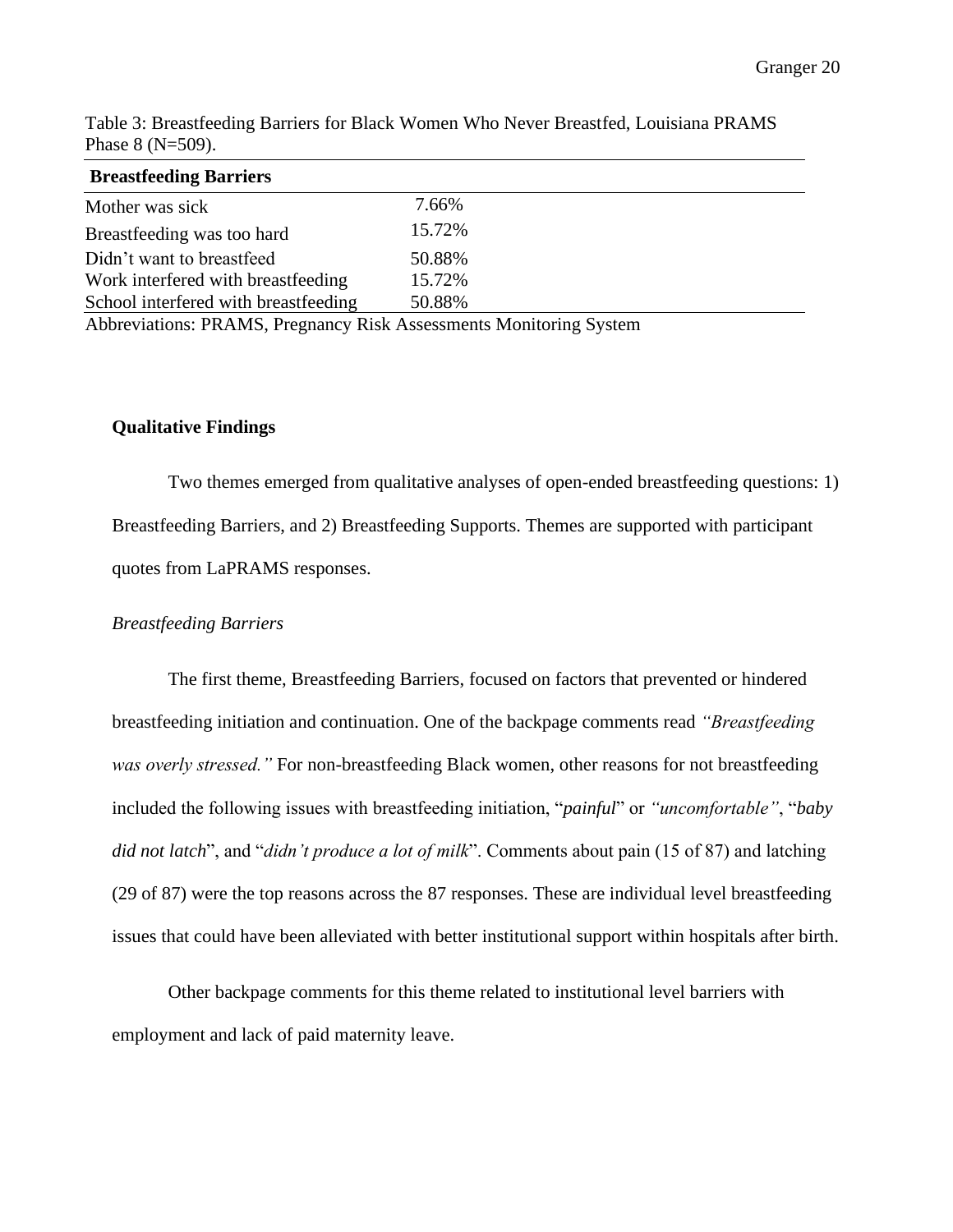*"The lack of maternity leave options for women in the United States is in my opinion a huge problem. Too often women have to return to work much earlier than they should because our country doesn't place any value in the role of being a mother."*

When looking at participants' work titles and work duties there were a variety of positions across the 897 responses. The majority worked in retail, hospitality, and other lower wage earning positions. Cashier and sales associate specifically was the most commonly reported work title. Navigating this line of work while breastfeeding would require pumping breast milk while at work.

### *Breastfeeding Supports*

The second theme, Breastfeeding Supports, relates to factors that help participants overcome breastfeeding barriers. Several backpage comments mentioned the importance of supports, such as *"Get all the support you can get and you will be fine"* and *"Get as much help as possible; Doctors pay attention to patients."* Receiving breastfeeding information is one type of support. One backpage comment gave an interesting perspective on the importance of breastfeeding information and also social support.

*"Almost all of the breastfeeding materials I was given was a result of my asking for it. Information on (and unsolicited sample of) baby formula was much more prevalent & readily available. Thankfully, I have family support and have sought out breastfeeding advocacy groups, but I did not feel very supported in my choice to exclusively breastfeed by hospitals or medical professionals."*

For all Black women regardless of breastfeeding status, other sources of breastfeeding information mentioned were sources such as: "*WIC office*", "*internet*", *"hospital class"* and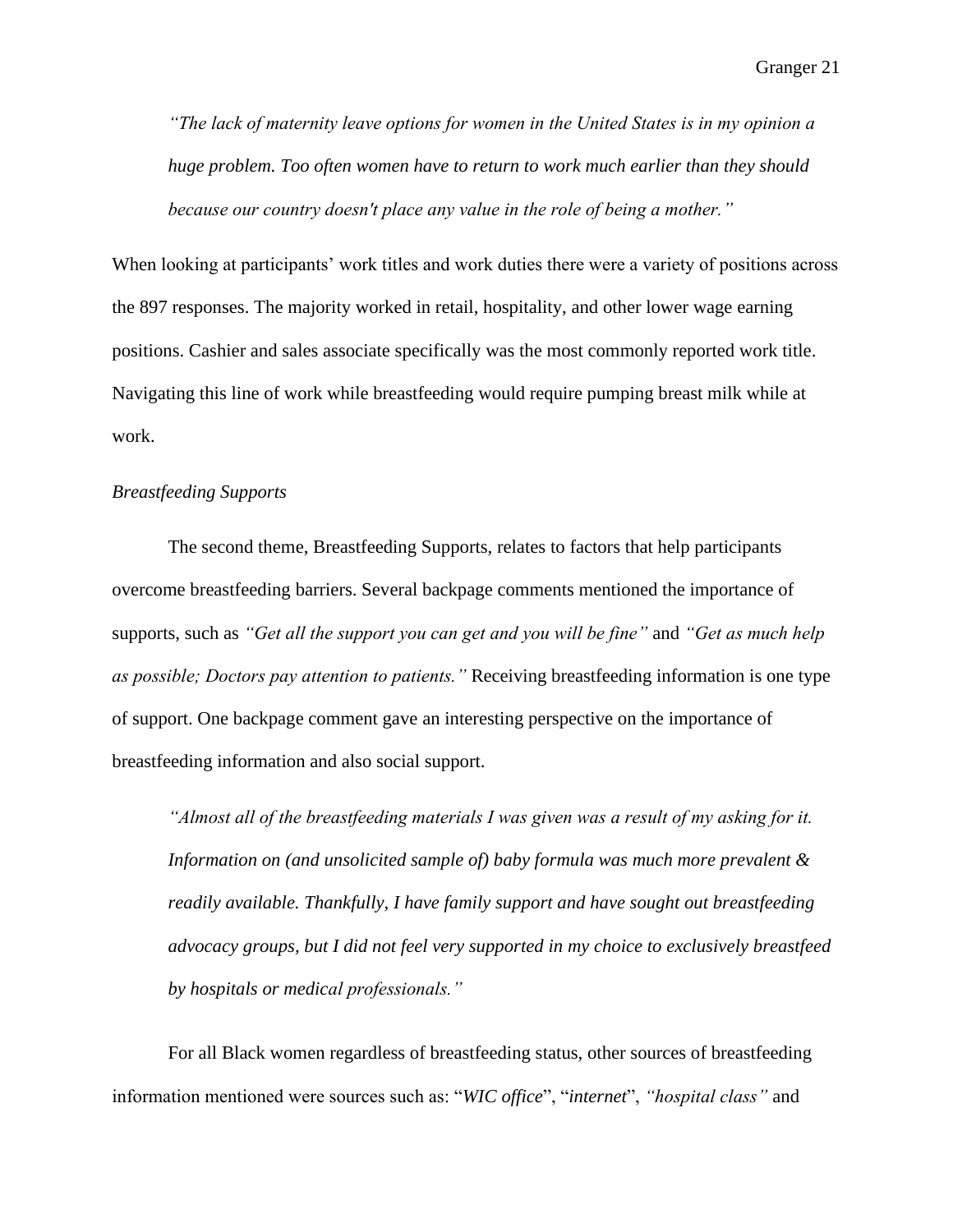"*Healthy Start*." Healthy Start is a federal home visiting program to reduce infant mortality in the Black community. WIC emerged as the most common source for breastfeeding information, with 77 out of 156 participants mentioning it. Internet support also included online forums, Facebook, parenting websites and Google searches.

Social support seemed critical after birth, especially from outside of healthcare providers. One backpage comment described the following.

*"My doctor only cared about getting paid from my visits. He wasn't generally concerned about my pregnancy nor my unborn baby. Also there needs to be more information given about breastfeeding groups advocates for breastfeeding moms. Louisiana needs more outreach avenues for moms."*

For breastfeeding participants, other types of breastfeeding supports ranged from "*family members*", "*WIC office*", "*insurance provided me a pump*" and "*lactation consultant*." Out of 156 responses, the most recurrent were WIC, internet, lactation specialists and family members. Thus, WIC and the internet were important supports both before and after birth. Outside of lactation specialists other healthcare providers, such as doctors and nurses were not commonly mentioned.

### **Triangulation of Quantitative and Qualitative Findings**

There were several instances of agreement between quantitative and qualitative results. Of the total participants, 50.88% did not want to breastfeed and 15.12% reported that breastfeeding was too hard. The qualitative data explain that breastfeeding participants had the support to overcome the most commonly reported barriers by those who did not breastfeed.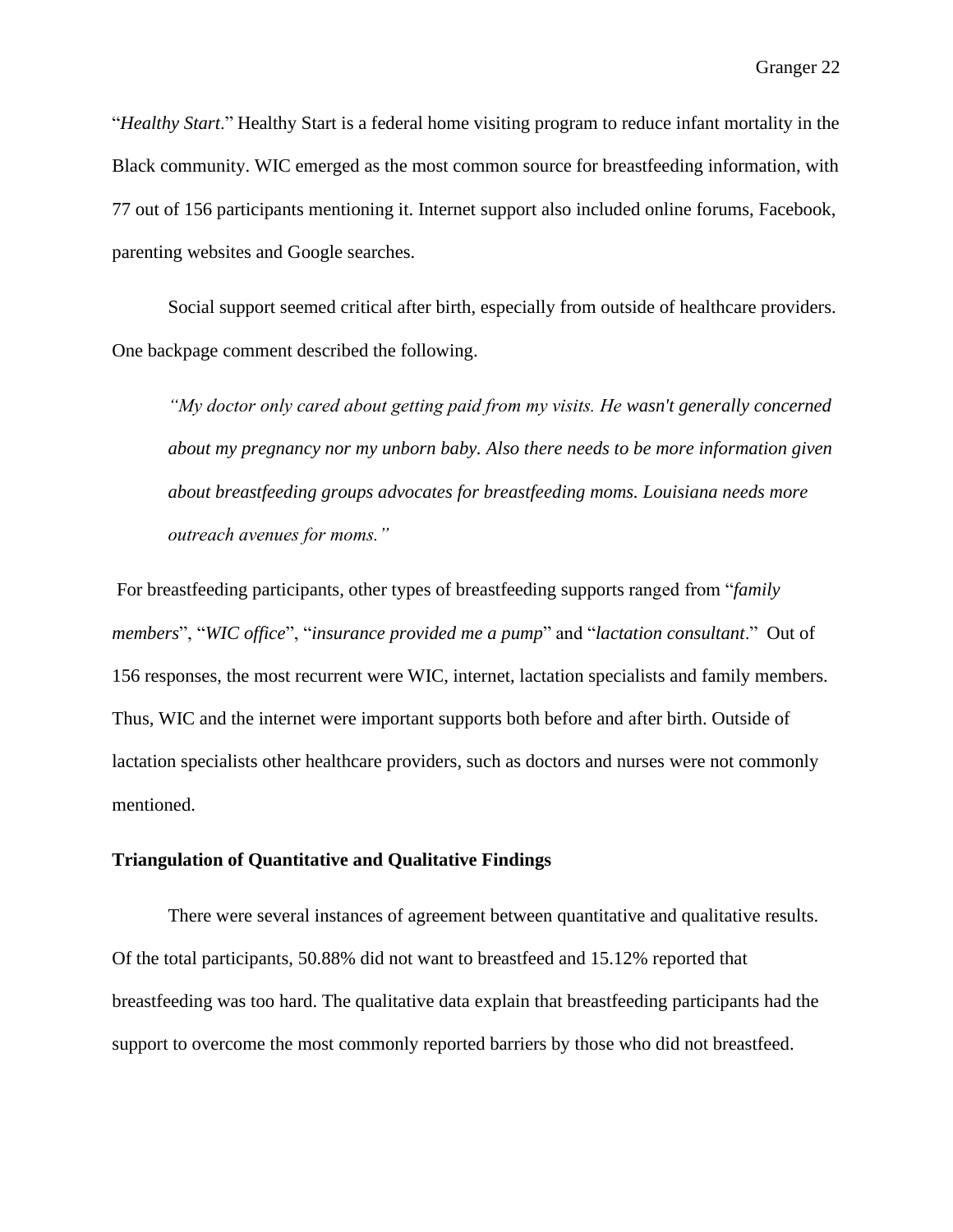At the institutional level, within hospitals, 73.73% of Black women who initiated breastfeeding received help with nipple pain. Qualitative data indicated that pain was a common reason reported by Black women who did not breastfeed. Similarly, a high percentage of participants who initiated breastfeeding received milk production help (88.70%), whereas the qualitative data revealed milk production was a barrier to breastfeeding for those who did not breastfeed. Black women who breastfed identified receiving breastfeeding information from hospital staff whereas in qualitative data. Conversely, those women who did not breastfeed indicated a lack of support from hospitals with the latching issues being the main breastfeeding challenge.

At the community level, WIC participation rates were interestingly high in both breastfeeding and non-breastfeeding participants (71.89% vs 86.05%), but about 14 percentage points higher in non-breastfeeders. For both groups, WIC was reported as a source of breastfeeding information before and after childbirth. WIC does provide free infant formula to low-income families, but it also offers the breastfeeding peer counselor program to support participants to initiate and continue breastfeeding. For breastfeeding women, WIC was also reported as a source of breastfeeding support after childbirth.

Also at the institutional level, with employers, breastfeeding participants more often reported that their job provided health insurance. Although Medicaid was the most common type of health insurance for both groups, Medicaid coverage was 13 percentage points higher in nonbreastfeeding participants. The type of job a woman has or does not have will impact the type of insurance she has, the resources available to her, and whether she may have workplace support to breastfeed. Qualitative data highlighted the various types of work duties yet many were hourly,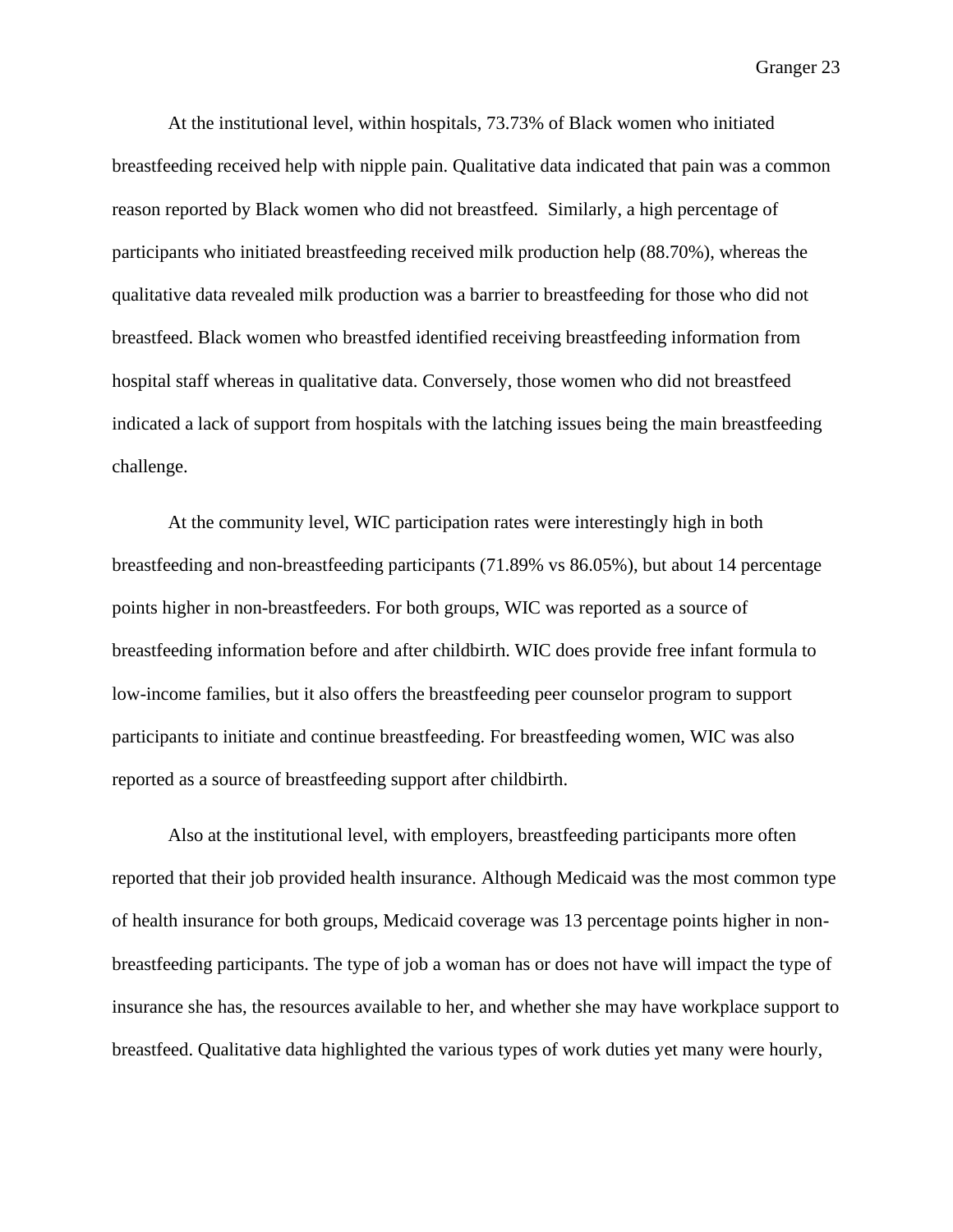retail and hospitality positions that would require pumping breast milk. Qualitative data also mentioned lack of paid leave and early return to work as a barrier to breastfeeding.

### **Discussion**

This research examined whether Black women in Louisiana met the Healthy People 2020 goal MICH-21.1 which sought to increase the proportion of infants who are ever breastfed to 81.9%. The research hypothesis was that Black women in Louisiana would not meet the Healthy People 2020 goal. Based on the LaPRAMS findings, which indicated that 58.18% of Black women ever breastfed, we have evidence to support this hypothesis.

Based on both quantitative and qualitative analyses, macrolevel influences such as occupation, paid and unpaid leave, and insurance are barriers that may contribute to the lower Black breastfeeding rates in Louisiana. Findings from the qualitative analysis suggest multilevel influences impacted breastfeeding initiation such as limited sources for breastfeeding information, lack of professional help with milk production, as well as pain tolerance. Both quantitative and qualitative findings also suggest that access to WIC services influenced breastfeeding initiation. Conceptually, the findings are consistent with existing literature using the Socioecological Model as a conceptual framework, such that the choice to breastfeed is not solely the choice of a Black woman and her intention but there are multilevel influences impacting this choice (Synder, 2021). Findings from the present study supports a need to shift focus from microlevel influences to macrolevel influences. Even if a Black woman wants to initiate breastfeeding, she is faced with several barriers on the macrolevel, such as lack of information and hospital support to navigate breastfeeding-related pain, and milk supply concerns, and lack of paid leave and early return to work. These barriers hinder her choice to breastfeed.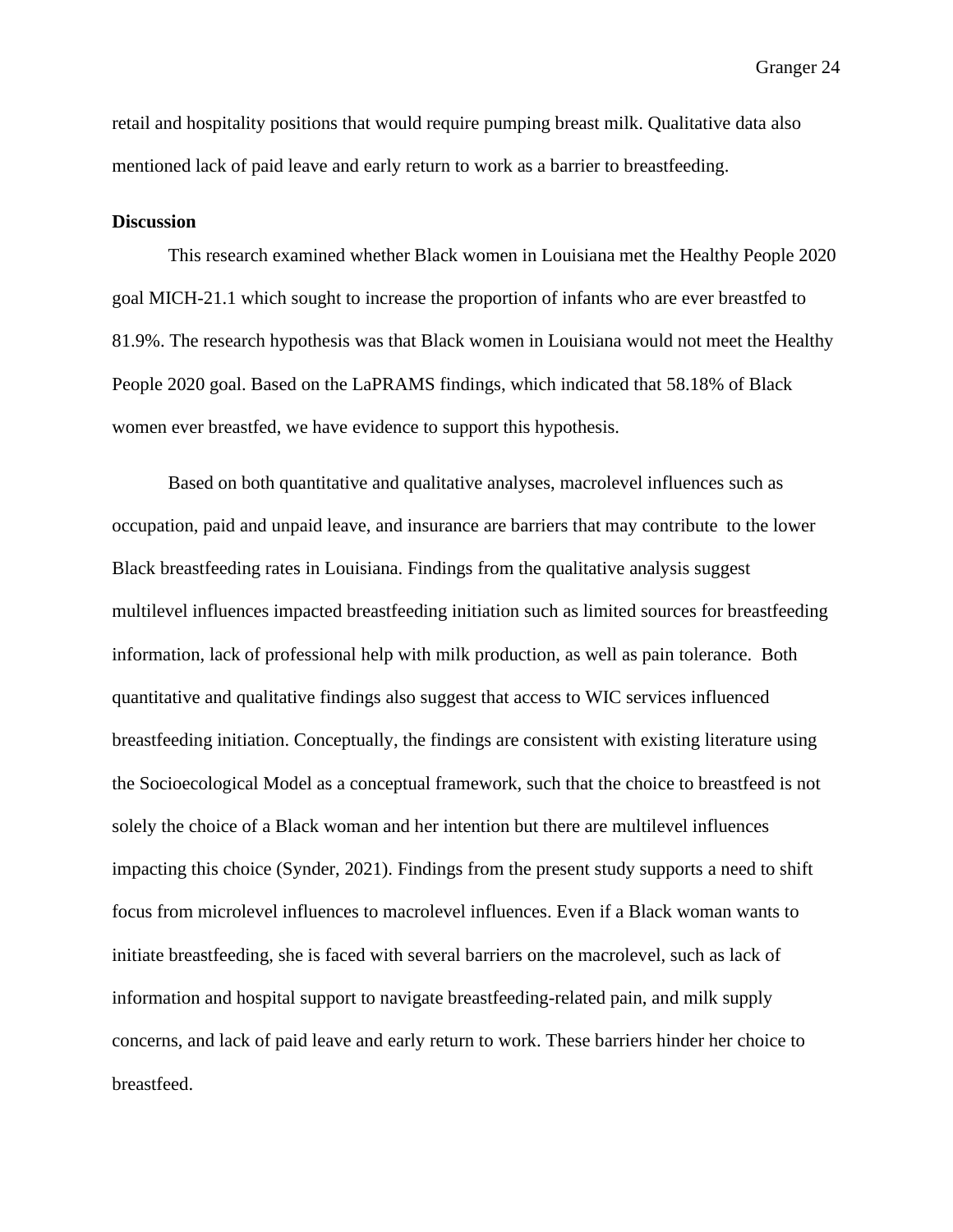This study has several strengths. This study utilizes data collected by the LaPRAMS surveillance system. Using LaPRAMS data allowed the use of a standardized data collection methodology and approach used across multiple states, thus increasing validity of the results. Moreover, this study used a sample restricted to Black women participating in the LaPRAMS . Existing studies typically use a comparison group (i.e., Black women compared to white women) to identify disparities in breastfeeding. Using a within-group design focused solely on Black women will lead to improving Black women's breastfeeding rates due to Black women generally being under accounted for and left behind evidenced by current breastfeeding rates. Employing a mixed-methods design added new information to understanding the breastfeeding disparity in Louisiana between Black women and other racial and ethnic groups. However, this research has limitations. One limitation of the study included the use of secondary data. Although using secondary data was time and cost-efficient, researchers have no control over the quality of data such as missingness and question format. The data consisted of unexplainable missingness such as paid leave questions and a decrease in sample size as the questionnaire progresses, which wasn't explained by skip patterns. Future research can involve the reformatting of the PRAMS questionnaire to account for the missingness due to limited qualitative responses and incomplete survey responses due to survey length.

### *Future Research*

This research provides several areas for future efforts. Future research should aim to focus on Black women in order to further identify barriers and supports experienced by Black women that may contribute to initiation and sustainability of breastfeeding. In addition, future efforts should analyze and advocate for the use of Baby-friendly hospital practices to decrease knowledge gaps on pain tolerance and milk production issues experienced by Black women.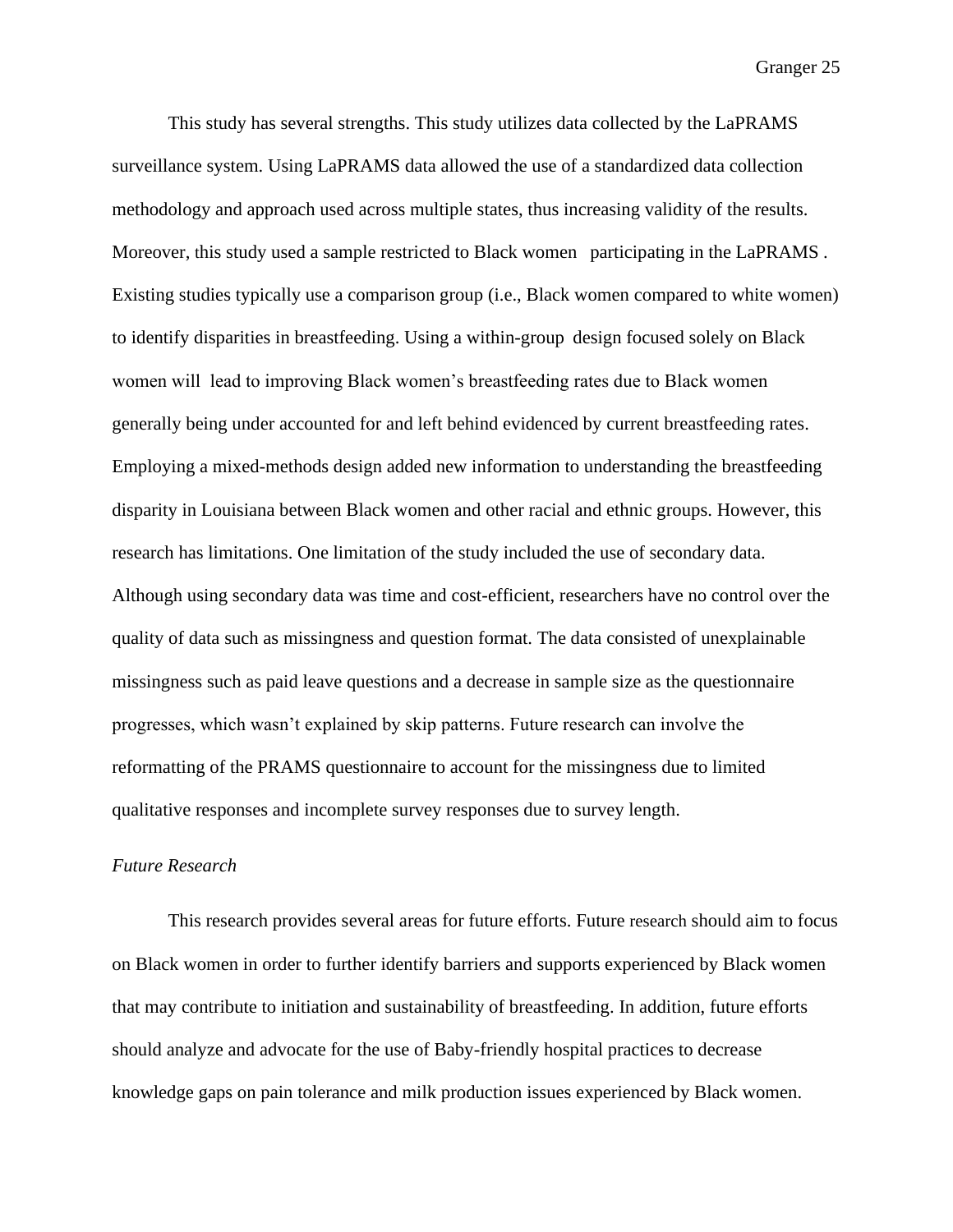Lastly, there is evidence for policies that promote breastfeeding practices such as paid maternity leave.

### **Conclusion**

Overall findings indicate that Black women in Louisiana did not meet the Healthy People 2020 breastfeeding goal. This is extremely important to note because this goal is not included in the Healthy People 2030 goals. Goals are removed once they appear to have been met. This goal was met nationally for all women but the goal did not capture the needs of Black women. This is one example of how the effects of racism via the lack of equity-focused public health practices and policies play a vital role in terms of health. Black women are being left behind and under accounted for in national objectives and measurements. There is an essential need to continuously explore the needs of Black women in efforts to achieve breastfeeding equity so that they (Black women and infants) can thrive.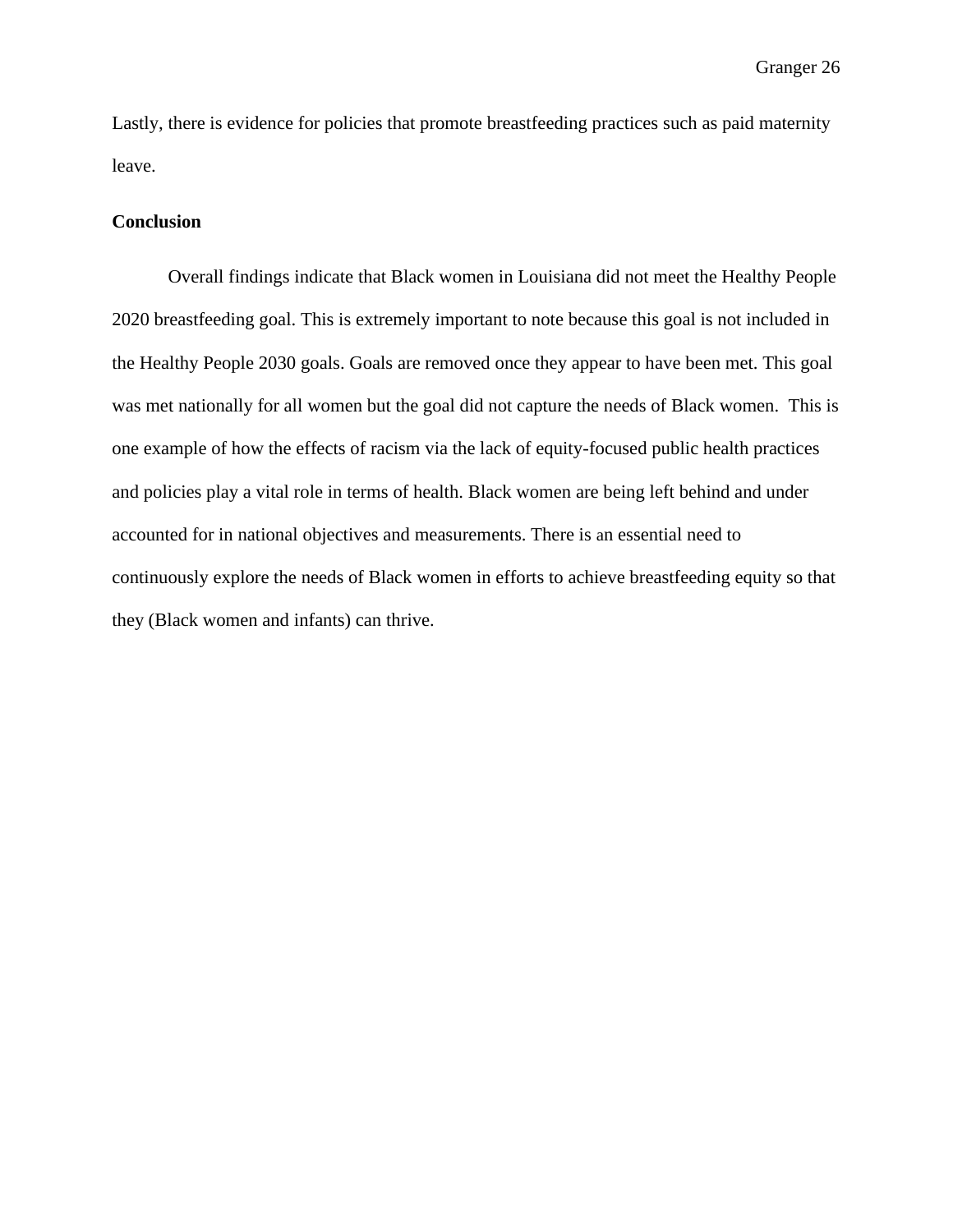### Work Cited

- Beauregard JL, Hamner HC, Chen J, Aliva- Rodriguez W, Elam-Evans LD, Perrine CG. Racial Disparities in Breastfeeding Initiation and Duration Among U.S. Infants Born in 2015. MMWR Morb Mortal Wkly Rep 2019; 68: 745-748. DOI: <http://dx.doi.org/10.15585/mmwr.mm6834a3>
- Board, Editorial. "Editorial: We Can't Ignore Gaps in Black Maternal Health Care." *The Daily Tar Heel*, 29 Mar. 2022, https://www.dailytarheel.com/article/2022/03/opinion-black-maternalhealth.
- Braun , Virginia, and Victoria Clarke. Using Thematic Analysis in Psychology. Routledge, 2006, https://chip.uconn.edu/wp-content/uploads/sites/1245/2019/05/Braun-Clarke-2006- Thematic-Analysis.pdf.
- Cai, Xiaodong, et al. "Global Trends in Exclusive Breastfeeding International Breastfeeding Journal." *BioMed Central*, BioMed Central, 28 Sept. 2012, [https://internationalbreastfeedingjournal.biomedcentral.com/articles/10.1186/1746-4358-7-](https://internationalbreastfeedingjournal.biomedcentral.com/articles/10.1186/1746-4358-7-12) [12.](https://internationalbreastfeedingjournal.biomedcentral.com/articles/10.1186/1746-4358-7-12)
- Crear-Perry, J., Correa-de-Araujo, R., Lewis Johnson, T., McLemore, M. R., Neilson, E., & Wallace, M. (2021). Social and Structural Determinants of Health Inequities in Maternal Health. *Journal of women's health (2002)*, *30*(2), 230–235. <https://doi.org/10.1089/jwh.2020.8882>
- Garwood, Paul, and Nyka Alexander . *WHO and UNICEF Issue New Guidance to Promote Breastfeeding in Health Facilities Globally*, World Health Organization and United Nation's Children Fund, 11 Apr. 2018, https://www.unicef.org/press-releases/who-unicefissue-new-guidance-promote-breastfeeding-globally.
- Jones C. P. (2000). Levels of racism: a theoretic framework and a gardener's tale. *American journal of public health*, *90*(8), 1212–1215. https://doi.org/10.2105/ajph.90.8.1212
- Prather, C., Fuller, T. R., Jeffries, W. L., 4th, Marshall, K. J., Howell, A. V., Belyue-Umole, A., & King, W. (2018). Racism, African American Women, and Their Sexual and Reproductive Health: A Review of Historical and Contemporary Evidence and Implications for Health Equity. *Health equity*, *2*(1), 249–259. https://doi.org/10.1089/heq.2017.0045
- "Pregnancy Risk Assessment Monitoring System." *Centers for Disease Control and Prevention*, Centers for Disease Control and Prevention, 15 Nov. 2021, https://www.cdc.gov/prams/index.htm.

Pelto, Gretel, and Jeffery Backstrand. "Symposium: Beliefs, Power and the State of Nutrition ..." *Interrelationships between Power-Related and Belief-Related Factors Determine Nutrition in Populations1*, The Journal of Nutrition, 1 Feb. 2003, [https://www.researchgate.net/profile/Jeffrey-](https://www.researchgate.net/profile/Jeffrey-Backstrand/publication/10963056_Interrelationships_between_Power-Related_and_Belief-Related_Factors_Determine_Nutrition_in_Populations1/links/5a7231e2a6fdcc53fe128c87/Interrelationships-between-Power-Related-and-Belief-Related-Factors-Determine-Nutrition-in-Populations1.pdf)[Backstrand/publication/10963056\\_Interrelationships\\_between\\_Power-Related\\_and\\_Belief-](https://www.researchgate.net/profile/Jeffrey-Backstrand/publication/10963056_Interrelationships_between_Power-Related_and_Belief-Related_Factors_Determine_Nutrition_in_Populations1/links/5a7231e2a6fdcc53fe128c87/Interrelationships-between-Power-Related-and-Belief-Related-Factors-Determine-Nutrition-in-Populations1.pdf)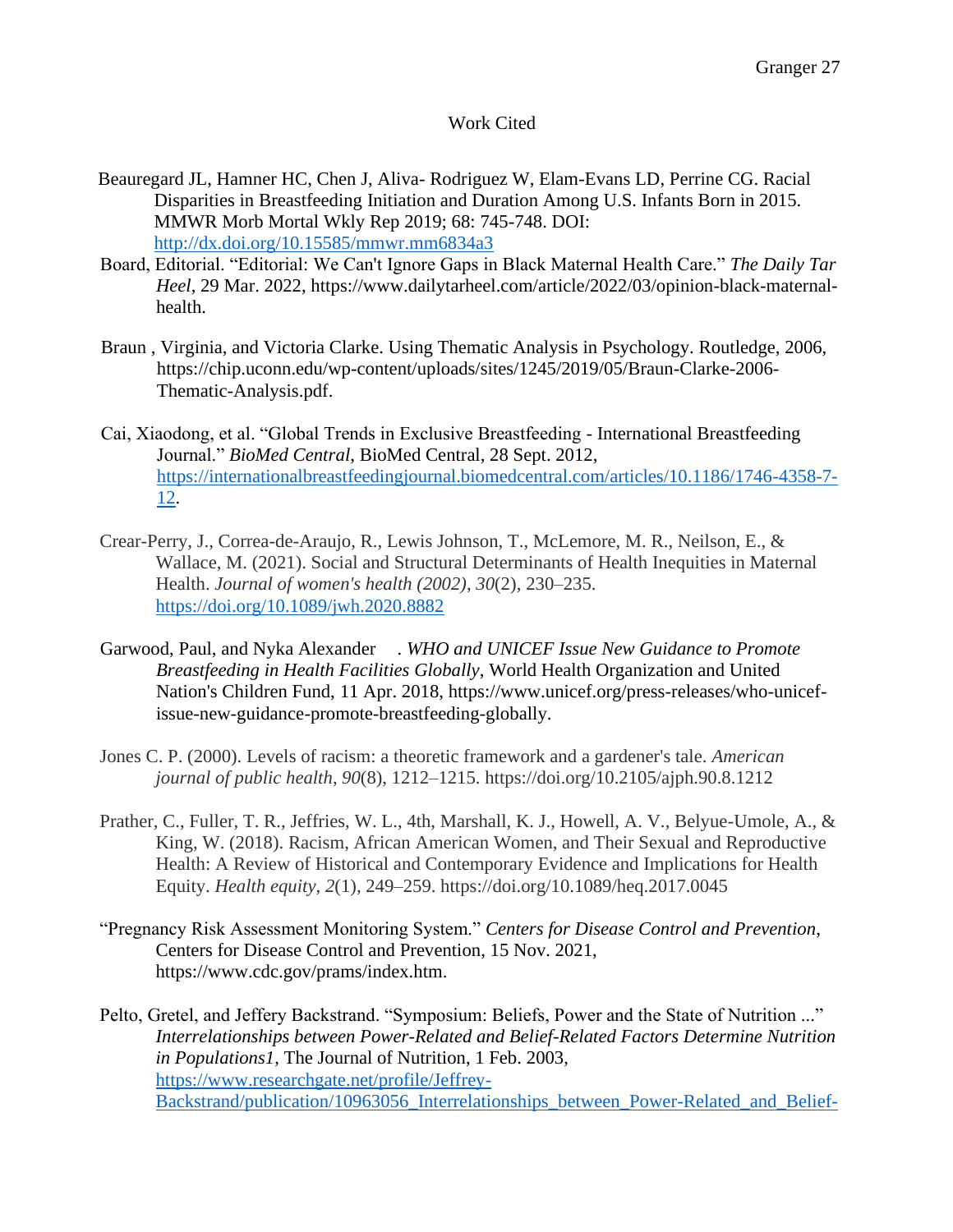Related Factors Determine Nutrition in Populations1/links/5a7231e2a6fdcc53fe128c87/ [Interrelationships-between-Power-Related-and-Belief-Related-Factors-Determine-](https://www.researchgate.net/profile/Jeffrey-Backstrand/publication/10963056_Interrelationships_between_Power-Related_and_Belief-Related_Factors_Determine_Nutrition_in_Populations1/links/5a7231e2a6fdcc53fe128c87/Interrelationships-between-Power-Related-and-Belief-Related-Factors-Determine-Nutrition-in-Populations1.pdf)[Nutrition-in-Populations1.pdf.](https://www.researchgate.net/profile/Jeffrey-Backstrand/publication/10963056_Interrelationships_between_Power-Related_and_Belief-Related_Factors_Determine_Nutrition_in_Populations1/links/5a7231e2a6fdcc53fe128c87/Interrelationships-between-Power-Related-and-Belief-Related-Factors-Determine-Nutrition-in-Populations1.pdf)

"Racial and Ethnic Disparities Continue in Pregnancy-Related Deaths." *Centers for Disease Control and Prevention*, Centers for Disease Control and Prevention, 6 Sept. 2019, [https://www.cdc.gov/media/releases/2019/p0905-racial-ethnic-disparities-pregnancydeaths.html.](https://www.cdc.gov/media/releases/2019/p0905-racial-ethnic-disparities-pregnancydeaths.html)

- "Racism and Health." *Centers for Disease Control and Prevention*, Centers for Disease Control and Prevention, 24 Nov. 2021, https://www.cdc.gov/healthequity/racismdisparities/index.html.
- Rankin, Kenrya. "Effects of Racism and Allostatic Load on Black Women's Health." *Effects of Racism and Allostatic Load on Black Women's Health*, HealthCentral, 21 Oct. 2020, [https://www.healthcentral.com/article/effects-racism-on-black-women.](https://www.healthcentral.com/article/effects-racism-on-black-women)
- Robbins C, Boulet SL, Morgan I, et al. (2018). Disparities in Preconception Health Indicators Behavioral Risk Factor Surveillance System, 2013–2015, and Pregnancy Risk Assessment Monitoring System, 2013–2014. MMWR Surveill Summ ;67(No. SS-01):1–16
- Shulman HB, D'Angelo DV, Harrison L, Smith RA, Warner L. The Pregnancy Risk Assessment Monitoring System (PRAMS): Overview of Design and Methodology. Am J Public Health. 2018 Oct;108(10):1305-1313. doi: 10.2105/AJPH.2018.304563. Epub 2018 Aug 23. PMID: 30138070; PMCID: PMC6137777.
- Snyder, Kailey, et al. "Examining Supports and Barriers to Breastfeeding through a Socio-Ecological Lens: A Qualitative Study - International Breastfeeding Journal." *BioMed Central*, BioMed Central, 12 July 2021, [https://internationalbreastfeedingjournal.biomedcentral.com/articles/10.1186/s13006-021-](https://internationalbreastfeedingjournal.biomedcentral.com/articles/10.1186/s13006-021-00401-4) [00401-4.](https://internationalbreastfeedingjournal.biomedcentral.com/articles/10.1186/s13006-021-00401-4)

StataCorp. 2021. *Stata Statistical Software: Release 17*. College Station, TX: StataCorp LLC.

- Westerfield, Katie L., et al. "Breastfeeding: Common Questions and Answers." *American Family Physician*, 15 Sept. 2018, [https://www.aafp.org/afp/2018/0915/p368.html.](https://www.aafp.org/afp/2018/0915/p368.html)
- Wilkerson, Isabel. "Pillar Number Six: Dehumanization and Stigma." *Caste: The Origins of Our Discontents*, Random House, New York, 2020.
- "Working Together to Reduce Black Maternal Mortality." *Centers for Disease Control and Prevention*, Centers for Disease Control and Prevention, 9 Apr. 2021, https://www.cdc.gov/healthequity/features/maternal-mortality/index.html.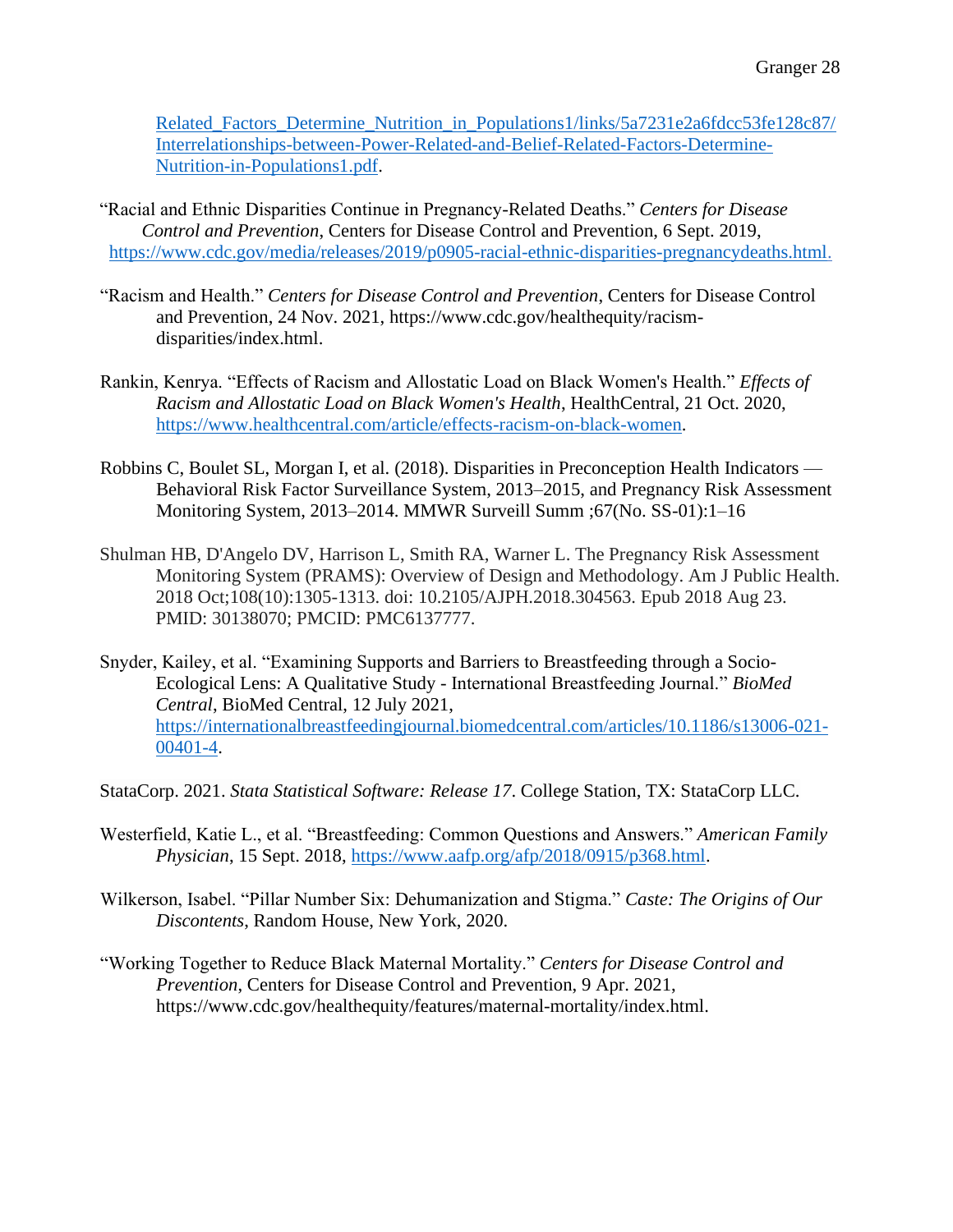# **APPENDIX**

### Variables of Interest